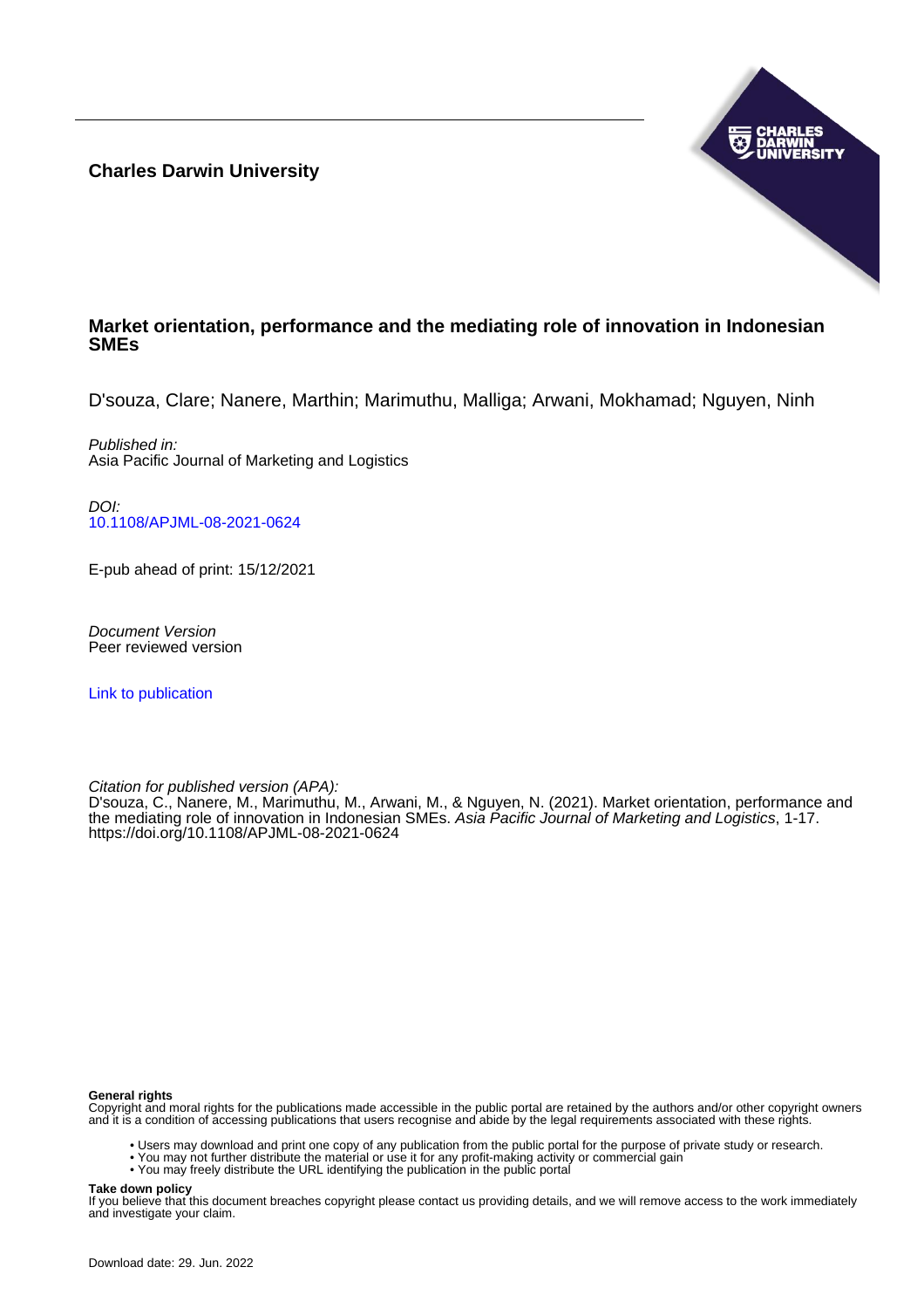

# **Innovation in Indonesian SMEs**

| Journal:         | Asia Pacific Journal of Marketing and Logistics                                                        |
|------------------|--------------------------------------------------------------------------------------------------------|
| Manuscript ID    | APJML-08-2021-0624.R3                                                                                  |
| Manuscript Type: | Research Paper                                                                                         |
| Keywords:        | Marketing in developing countries, Market orientation, SME marketing,<br>Structural equation modelling |
|                  |                                                                                                        |
|                  |                                                                                                        |
|                  |                                                                                                        |

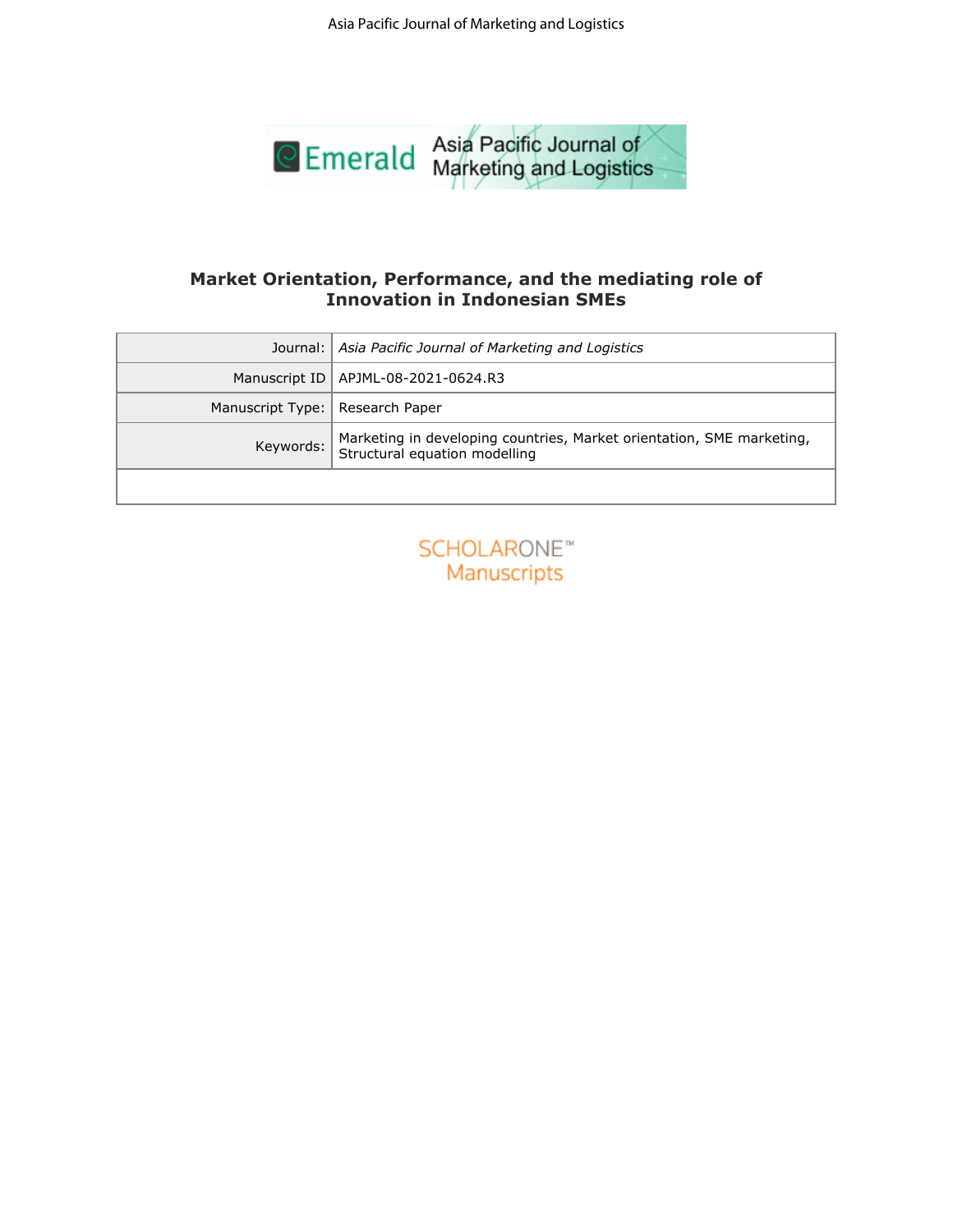# **Market Orientation, Performance, and the mediating role of Innovation in Indonesian SMEs**

#### **Abstract:**

# **Purpose:**

Market Orlentation, Performance, and the mediating role of imnovation in indonesian<br>
Asistract:<br>
Perpete the three<br>critical determinents of market orientation and firm gerformance, there is<br>
Despite the three<br>critical dete Despite the theoretical advancements of market orientation and firm performance, there is a paucity of research regarding SMEs in Indonesia. Customer and competitor orientation were examined as two distinct constructs as per the literature, as it has been questioned for its robustness. They have been used synonymously, even though customer orientation is operationalised as a component of a market orientation construct. There is support for the argument from a theoretical point of view to keep customer orientation and competitor orientation separate. The objective of this research was to empirically test market orientation concepts on firm performance and assess customer and competitor orientation separately. Furthermore, it also tests whether innovation plays a mediating role.

#### **Design/Methodology/approach:**

A sample of 309 small and medium-sized firms was found eligible for this study. Structural Equation Modelling was used to analyse the data. A multi-industry sample of firms was used to strengthen the generalisability of the results. The sample was acquired from two databases of SMEs directory in Kudus and Pati, East Java Indonesia, participants were randomly selected.

#### **Finding:**

The findings show that innovation mediates the relationship between competitor orientation and firm performance, while competitor orientation had no significant relationship with firm performance. Customer orientation was found to positively influence firm performance.

# **Originally:**

The role of innovation as a mediator within SMEs in a developing country opens up avenues for further research among other developing countries. By examining both the concepts of customer and competitor orientation separately and establishing relationships, we validate support for this argument both from a methodological and theoretical point of view.

**Keywords: market orientation, innovation, competitor orientation, and customer orientation, firm performance**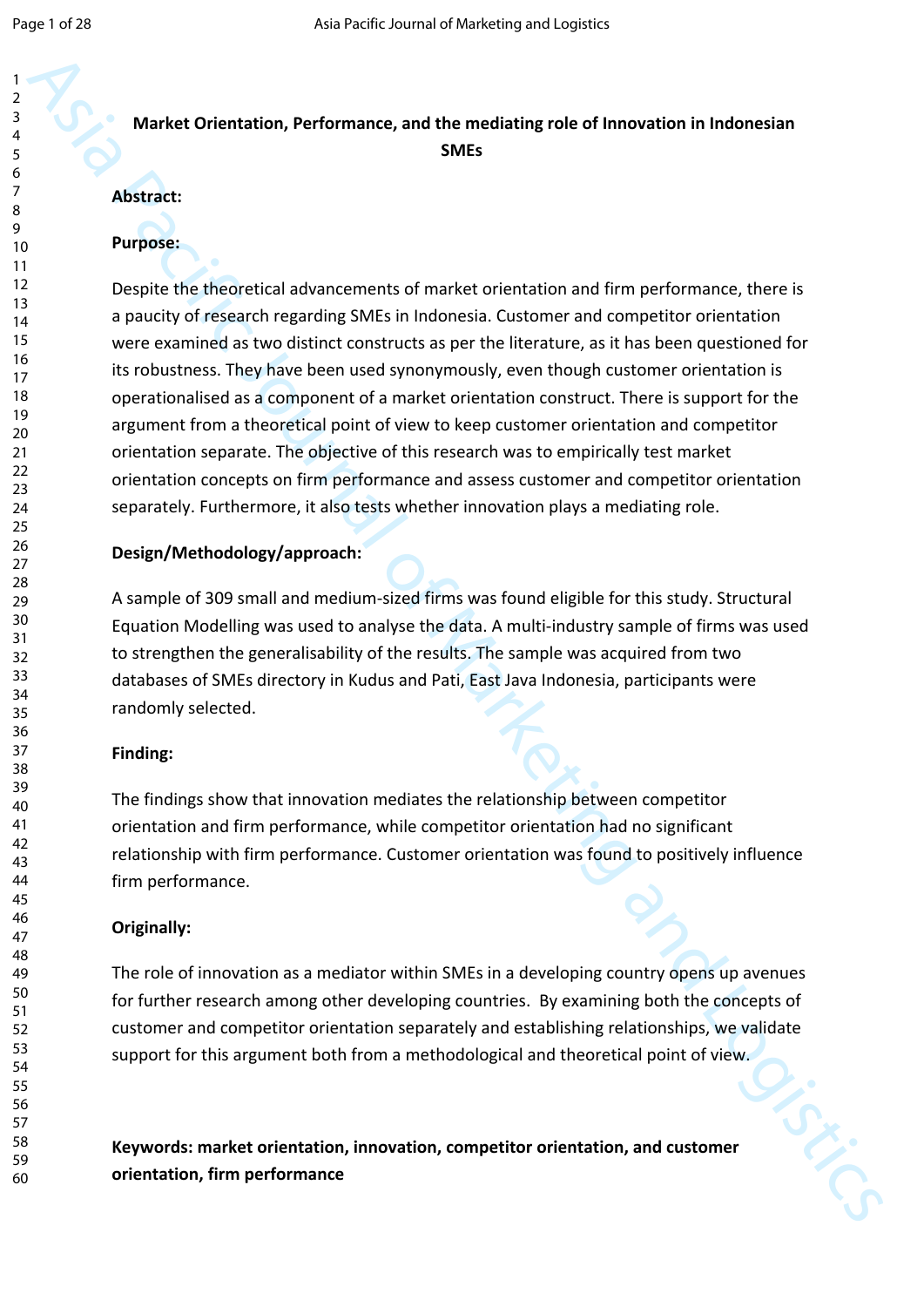# **1. Introduction**

The central tenet of the present article is to examine SME's market orientation in Indonesia and the influence of innovation on a firm's performance. Studies suggest market orientation involves, customer orientation, competitor orientation, inter-functional, and behaviour. Market orientation as a business culture has grown over the years and implemented by both, large enterprises, and small and medium-sized enterprises (SMEs) (Genc, Dayan, and Genc, 2019; Iyer, Davari, Zolfagharian, and Paswan, 2019). With its popularity growing, it is also a preferred option that firms with an international joint venture have a strong market orientation (Farrel, Oczkowski, & Kharabsheh, 2008). This research in particular sheds some light on SMEs and the impact of market orientation. Yet, notwithstanding the emerging importance of SMEs, there is limited research addressing innovation (Hossain, 2013). Investigating the success factors is crucial for sustaining the competitiveness and existence of SMEs (Genc et al., 2019).

The reduction of the present article is to examine SME's market orientation in higheristics and the influence of findows out of mini-performance. Studies suggest market orientation in the present article in the present ar Seminal works by Kohli and Jaworski (1990); and Narver and Slater (1990) have been investigated to a large extent, following which many studies have demonstrated that market orientation is pivotal in explaining firm performance (e.g., Ellis, 2006; Kirca, Jayachandran, and Bearden, 2005) and in other cases brand performances (Iyer et al., 2019). More formally, as Kholi and Jawaroski (1990) proposed that market orientation can be perceived as the organization-wide assimilation of market intelligence, dissemination of the intelligence within departments, and organization-wide receptiveness. These are postulated to bring about larger customer satisfaction and commitment of employees. While others have found support for this assumed or implied relationship between market orientation and performance (Narver and Slater, 1990). Jaworski and Kohli (1990) also show that some firms can be more market-oriented than others, it is related to overall business performance and while it is robust across environmental contexts they are exemplified by market uncertainty, competitive intensity, and technological volatility. Kholi and Jaworski (1990) in their attempt to clarify the market orientation construct identifies three classes of factors affecting market orientation and the interrelationships such as organisation's strategy, employee dispositions, and customer attitudes and behaviour.

Much of the seminal work of market orientation (Kohli and Jaworski 1990; Jaworski and Kohli 1993; Kholi, Jaworski, and Kumar 1993) shows that it is a unified emphasizes of employees and the organisation that leads to superior performance. Following this, Slater and Narver's (1994) work shows that the market-oriented culture provides a strong foundation for these value-creating capabilities. In their efforts to validate market orientation measures Narver and Slater (1990) used a sample of commodity products and non-commodity products businesses and tested the relationships between market orientation and performance. While this has been accepted in the general literature, many studies also show that the relationship between a firm's market orientation and its success is sometimes weak and that moderating variables are required to be considered (Helfert, Ritter, & Walter, 2002). Yet scholars have also debated the relationship between market orientation and innovation. The results show that market orientation has some significant

59 60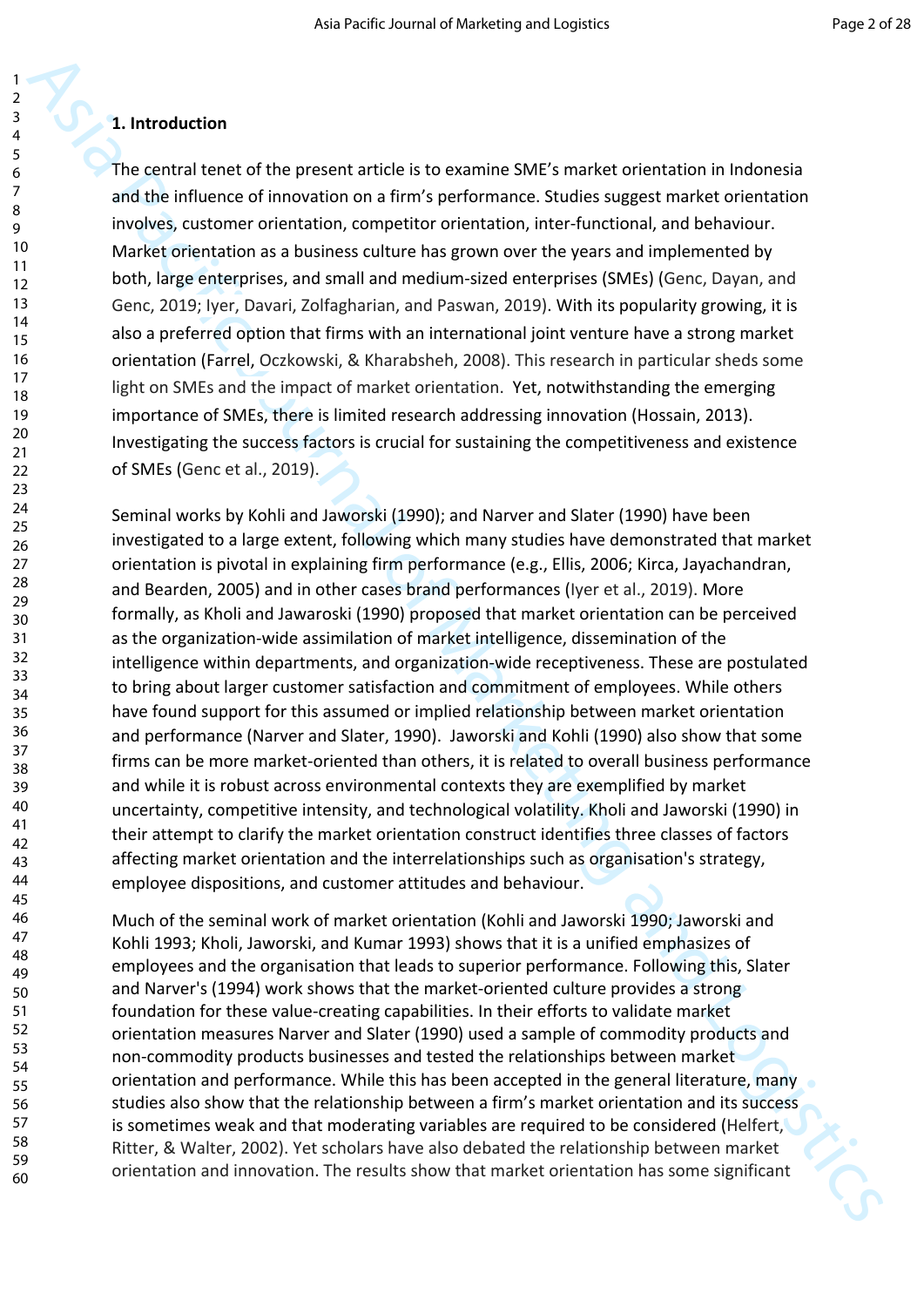60

relationships with innovation and other characteristics (Atuahene-Gima, 1996). Liu (2013) found that market orientation leads to greater innovation performance. Beck et al.,( 2011) also examined the measures of market orientation and innovation in family firms. Innovation appears to be important in understanding its relationship with performance, with customer orientation and competititor yielding as independent variables. Past research was based on mainly investigating highly industrialized with a high focus on customeroriented, where firms are highly involved in the marketing concept. Countries such as Indonesia, having recourse now to competition and moving from production orientation to more customer orientation have led to increasing consumer expectation and thus factors such as competitor and customer orientation can have a significant effect.

relationships with innovation and other characteristics (Attachere Girna, 1996), Dis (2013)<br>
Sixo examined the measures of marketing relationships and characteristics (Attachere Circle) and Journal of Marketing and Logist Market orientation shows a positive influence on business performance in SMEs and is supported by the results of Šályová, Táborecká, Nedelová, and Jaroslav (2015); and Buli (2017). Similarly, there have been several studies that have demonstrated relationships between market orientation, innovation, and company performance (Hurley and Hult, 1998; Jaworski, Kohli, and Sahay, 2000; Slater and Narver, 1998). Despite the growing body of research supporting firm performance, questions remain as to how the concept of market orientation would translate to SMEs in Indonesia. In Indonesia, SMEs productivity had increased which is as close to that of large firms (Berry, Rodriguez and Sandee, 2001), even though inadequate finance is a constraint (Huda, 2012), SMEs in Indonesia are still in need of developing marketing capabilities (Nuryakin, 2018). Some research undertaken for SMEs in Indonesia shows that there is no significant relationship between market orientation and marketing performance and the better the local product innovation, the higher is the market performance (Winarso, 2020). Other authors compared the competitiveness between clustered and dispersed SMEs in the Indonesian food processing industry (Najib, Kiminami, and Yagi, 2011).

Regardless of the importance of market orientation, its positive impact on firm performance, and its perception, as a form of innovative behaviour among firms (Kohli and Jaworski 1990) in Indonesia, has not been explicitly examined, neither is their applicability and generalisability within the context of a non-western business adequately researched. There is scant literature regarding developing countries (Ellis, 2006) and thus generalising firms may not be relevant (Aulakh, Kotabe, and Teegen, 2000). As a result, the contributions to the study are threefold. Firstly, there is very limited research regarding market orientation and SMEs in Indonesia, this research adds to the literature by empirically testing market orientation concepts on firm performance. Secondly, we explore the mediating effect of innovation on competitor orientation and firm performance. Finally, by examining both the concepts of customer and competitor orientation separately and establishing relationships, we validate support for this argument, both from a methodological and theoretical point of view (Lengler, Sousa, and Marques, 2013).

#### **2. Literature review and hypotheses development**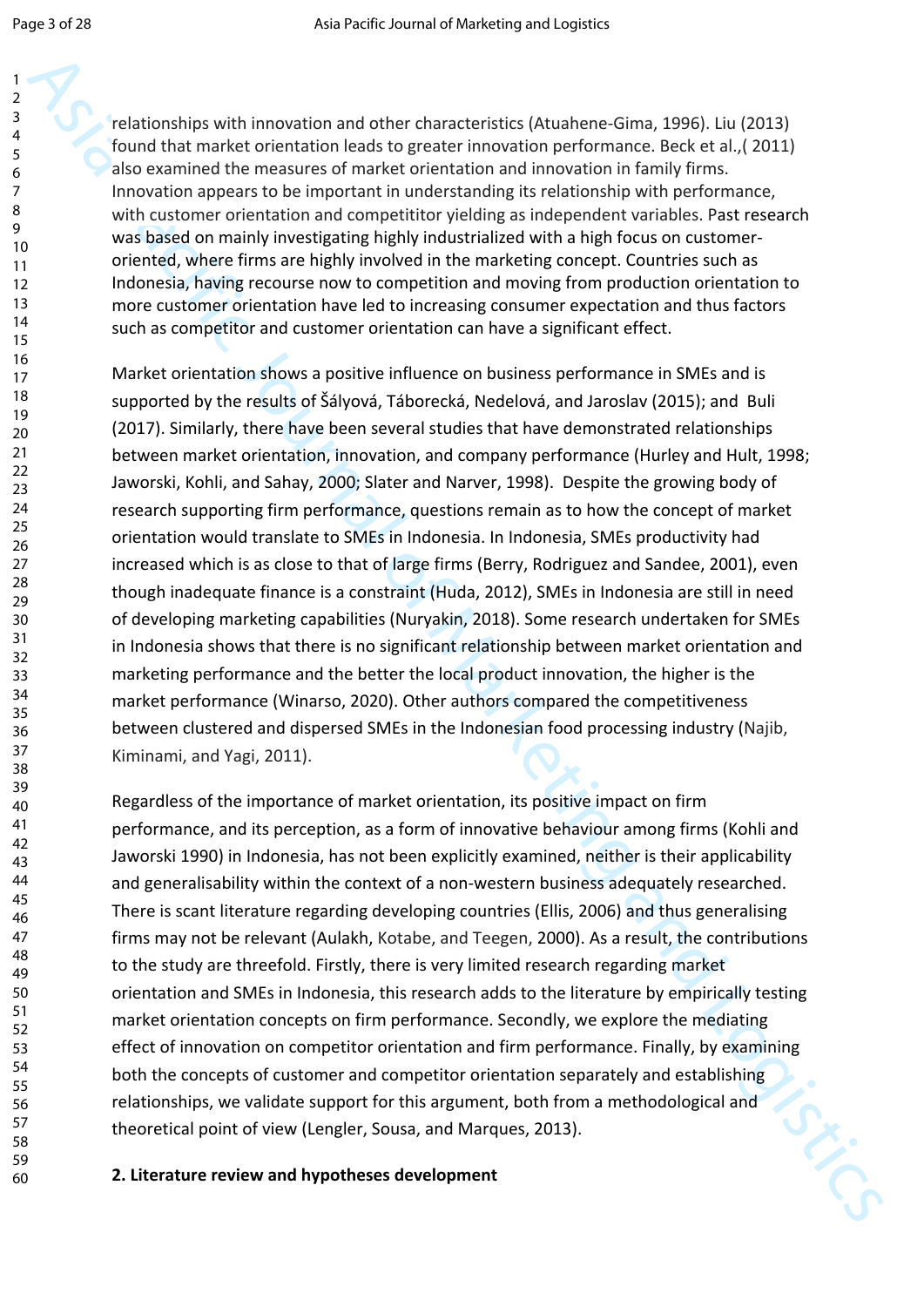#### *2.1 Market Orientation*

Market orientation influences SMEs in many ways. Many researchers have identified that market orientation, as a whole, has a significant impact on SME innovativeness (Alhakimi, & Mahmoud, 2020). Marketing orientation is also seen to have a moderating effect on SMEs firm performance (Asad et al., 2020). In terms of the impact of internationalisation, some authors have considered the market orientation of SMEs to fall within the export category (Fernandes, Ferreira, Lobo, & Raposo, 2020). Notably, understanding market orientation is thus useful if SMEs firm performance can be enhanced.

There are three major components to market orientation, namely, customer orientation, competitor orientation, and inter-functional coordination (Slater and Narver, 1994). Needless to say, that market orientation has been questioned for its robustness (Shoham, Rose, and Kropp, 2005; Lengler et al., 2013) and both concepts, market orientation, and customer orientation have been used synonymously, even though customer orientation is operationalised as a component of a market orientation construct (Narver and Slater, 1990).

2.2 Market Orientation in then the sites in many ways. Many researches have identified that market onentation, is a whole, he a significant most on SME innovertionens (Albalaim, & Marketing contration), as a whole, he and While Narver and Slater (1990) are of the view that customer orientation is a behavioural component of market orientation, others contend that there is no clear distinction between customer orientation and market orientation (Webster, 1988). Since competitors and customers are important to a firm's success many scholars have only considered these two constructs of the market orientation framework as proposed by Narver and Slater, (1990). Many scholars have not considered inter-functional coordination, as this construct needs to be theoretically different from the market orientation of the firm (Lengler et al., 2013), while others contend that market orientation should only consider customer and competitor orientation constructs (Sørensen and Slater, 2009). Given the fact that consumer orientation is distinctive by nature, several studies have used them as a separate construct (Herhausen, 2011). Yet, many other studies have thus adopted a segregated approach for better modelling and understanding of market orientation (Chung, 2012).

Notably, there is support for the argument from a theoretical point of view to keep customer orientation and competitor orientation separate (Lengler et al., 2013). Since this is investigated in a confined form, it justifies further research that would test these concepts separately (Sørensen, 2009). Furthermore, in developing economies like Indonesia, customer needs and expectations are evolving and the need for market-oriented firms is in high demand. Indonesian SMEs showed that firms in search of innovation found that business strategies had a positive and significant effect on innovation capability (Putra, Sunarsih, Novitasari, and Setini, 2020). However, in terms of competition, it is not clear whether innovation would mediate a firm's performance? This research tests the viability of the two antecedents of market orientation (customer and competitor orientation), the indirect effects of innovation, and their influences on business performance in the light of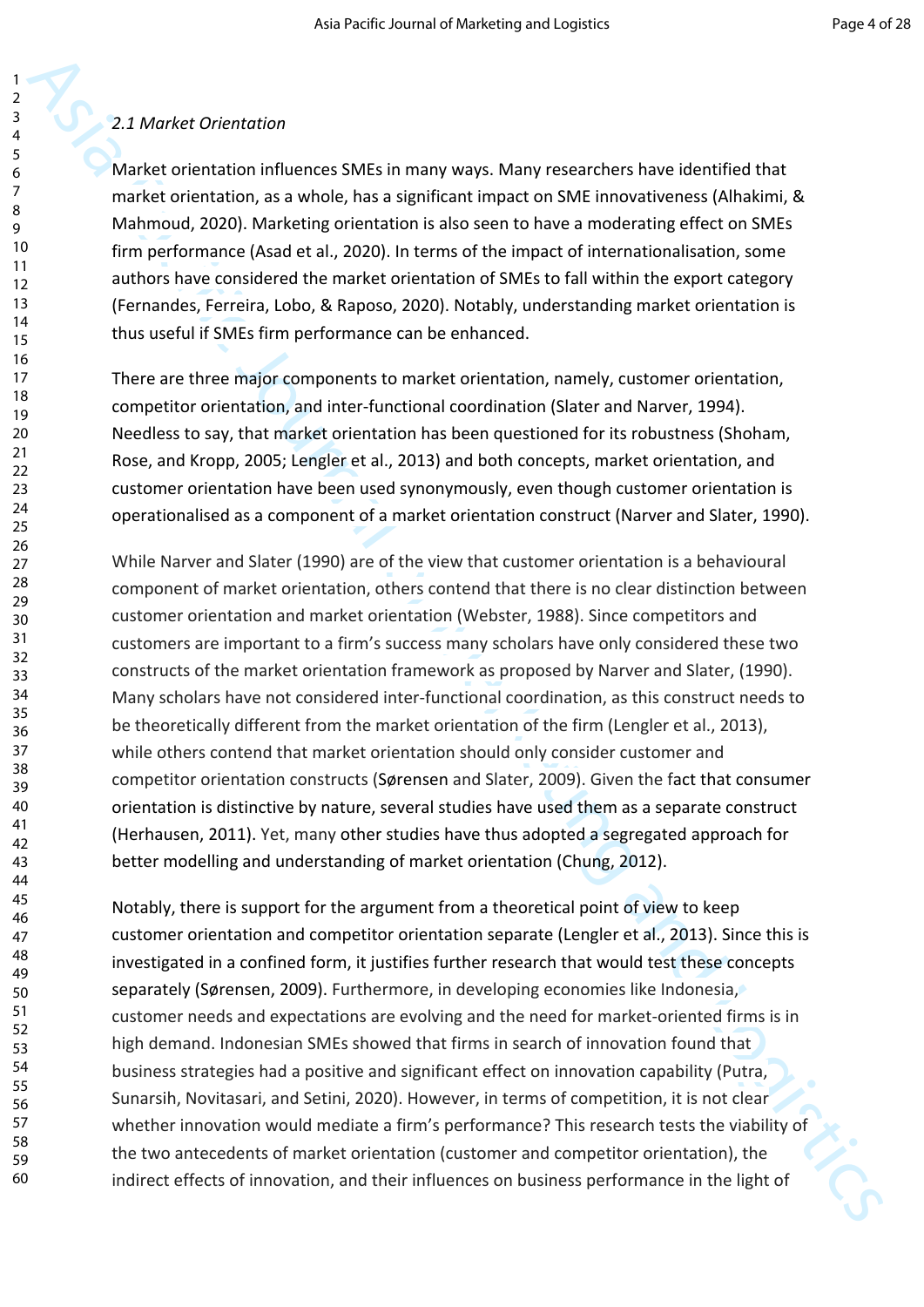facilitating greater integration and stronger conclusions. The next few paragraphs explain the theoretical perspective of market orientation for testing the central objective of our research.

# *2.2.1. Customer Orientation*

Customer orientation aims to satisfy customer needs and help firms to acquire and retain their customers (Slater and Narver, 2000). Customer orientation is seen as the driver of firm performance (Kirca et al., 2005). While the extant literature provides varying definitions of customer orientation by eminent scholars such as Kohli and Jaworski, (1990); Narver and Slater, (1990); and Deshpande, Farley, and Webster, (1993), much of the research conceptualises that customer orientation analyses the customer, as the key and dissemination of information about their needs should be addressed organization-wide to create superior value.

Scholars have argued that customer orientation may not be feasible when SMEs have simple structures and more unified cultures; limited range of products which minimizes the need for formal procedures in gathering and disseminating customer orientation. Yet, these conditions are likely to increase and exploit a culture that encompasses customer orientation (Pelham and Wilson, 1999). Research has also shown that customer orientation, innovation capability, and firm performance vary depending on firm sizes and customer types (Racela and Thoumrungroje, 2019).

Other effects of customer orientation show a positive effect on firm performance when a decentralized organization was combined with formalization (Auh and Menguc, 2007). Nwamkwo's (1995) view on customer orientation suggests that in reality to implement customer orientation is complex, it does provide a framework to direct management through the means of creating a "customer-driven philosophy" (Nwankwo, 1995, p.5). Not to mention that it is also considered as an essential antecedent of competitive advantage ( Ganesan, 1994), vital for improving business profitability ( Narver and Slater, 1990), and a promise for a successful business (Hall, 1992).

Findlin[a](https://www.emerald.com/insight/content/doi/10.1108/07363769510103856/full/html#b18)tion greater interaction and stronger conclusions. The next few paragraphs excitain<br>the interaction concerned with a statistical concerned and the phoroidistics of the statistical concernent concerned and the cust While there is a significant relationship between customer orientation and firm performance (e.g., Frambach, Fiss, and Ingenbleek, 2016), it is also indicative of acquiring a competitive advantage. Similarly, Deshpande et al. (1993) found customer orientation had a positive significance among the performance of Japanese firms. Similarly, there has been a positive effect of customer orientation on SME's firm performance (Appiah-Adu and Singh, 1998). Yet, other results contradict, consumer orientation on performance was not significant among SMEs (Pinho, 2008); Based on the preceding discussion, we believe that customer orientation in SMEs in Indonesia has a strong association on firm performance – we hypothesize that: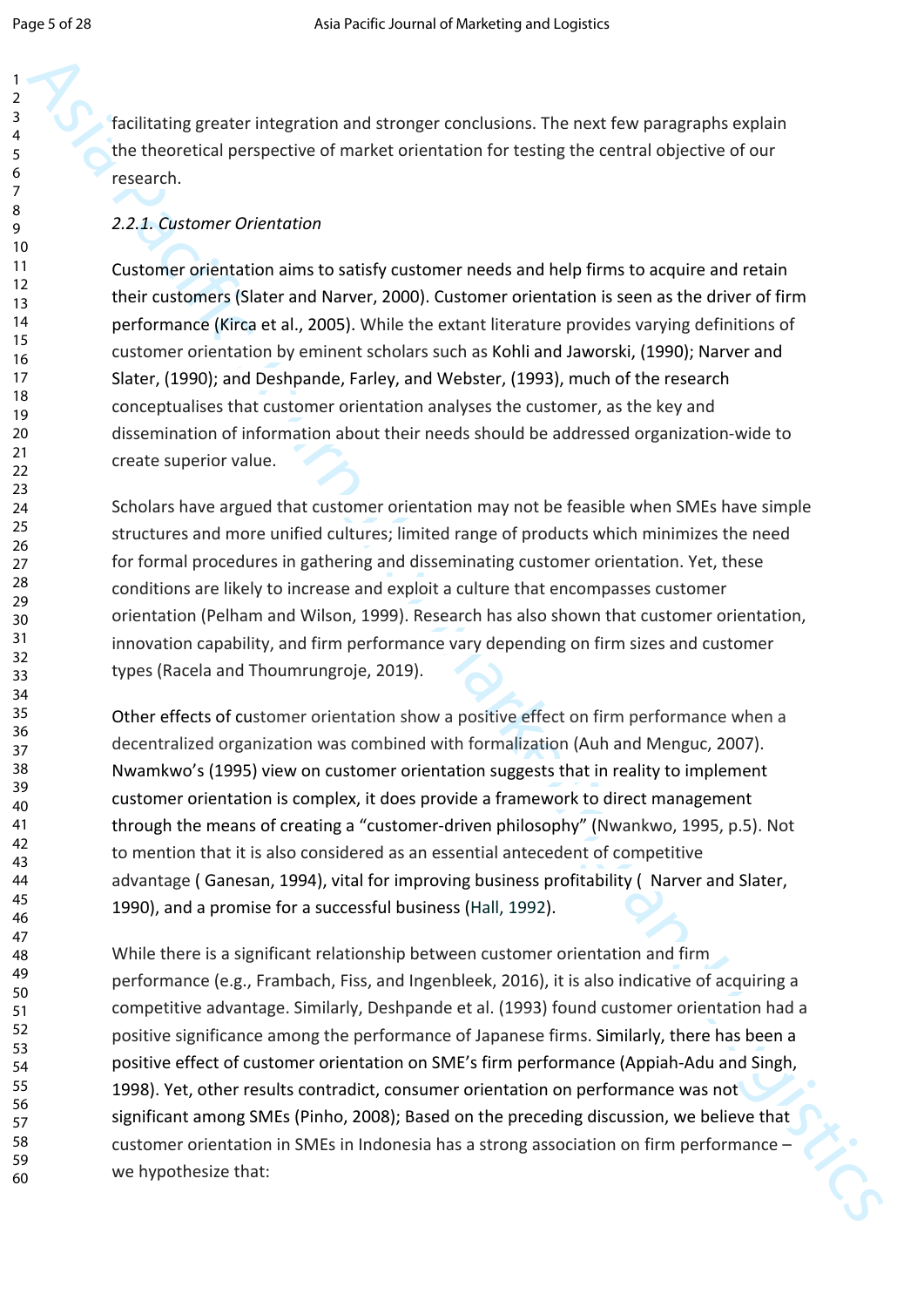**H1**. Customer orientation has a significant and positive relationship with firm performance.

#### *2.2.1 Competitor Orientation:*

**H1.** Customer orientation has a significant and positive relationship with firm performance.<br>  $22.1$  Competitive correlation involves identifying a competitive strengths and weaknesses which<br>
is critical for manitalising Competitor orientation involves identifying a competitor's strengths and weaknesses which is critical for maintaining a competitive advantage (Narver and Slater, 1990). Several studies have argued that the culture of market orientation can be a leading source of competitive advantage for SMEs, particularly when they have limited resources, have stronger flexibility and capacity to build customer relationships, understand their competitors better (Pelham, 1999; O'Dwyer and Ledwith, 2010). There is also a relationship between consumer orientation and competitor orientation in developing countries, as the products in these countries are challenged to offer products at a low cost and thus propose competitor orientation to achieve a cost advantage (Dev et al., 2009). It has been argued that SMEs considering their nature and size and the limited products they deal with have generally shown to have placed a lesser emphasis on competitor orientation (O'Dwyer and Gilmore, 2019).

Research suggests that there is a positive interaction between market orientation and competitive advantage (Zhou, Brown, and Dev, 2009). However, many of these studies have focused on competitor-orientated innovation in the form of the introduction of new products and processes to gain a sustainable competitive advantage (Johannessen, Olsen, and Lumpkin, 2001).

Researchers have found that SMEs consider competitor orientation as their benchmark in two stages, of which one is to translate competitor intelligence into innovation (O'Dwyer and Gilmore, 2019). While it is profitable, it certainly can create a competitive advantage and have a positive influence on business performance (Talke, Salomo, and Kock, 2011).

Competitive advantage influences innovation in firms (Hsu and Ziedonis, 2013). SMEs in China showed that they had a greater likelihood of survival if they developed a competitive advantage (Naidoo, 2010). Since the aim of competitor-centered techniques is to keep abreast of the competition, this competitor-oriented culture is likely to influence innovations (Han, Kim, and Srivastava, 1998). Some have suggested the lesser developed the economy is, the higher are the effects of competitor orientation on a firm's performance (Dev et al., 2009). Even though there is a positive correlation between competitor orientation and business performance (Wang and Miao, 2015), other research suggests that competitor orientation was not significant for SMEs in Ghana (Bamfo and Kraa, 2019). Given that market orientation can be a leading source of competitive advantage for SMEs, we propose: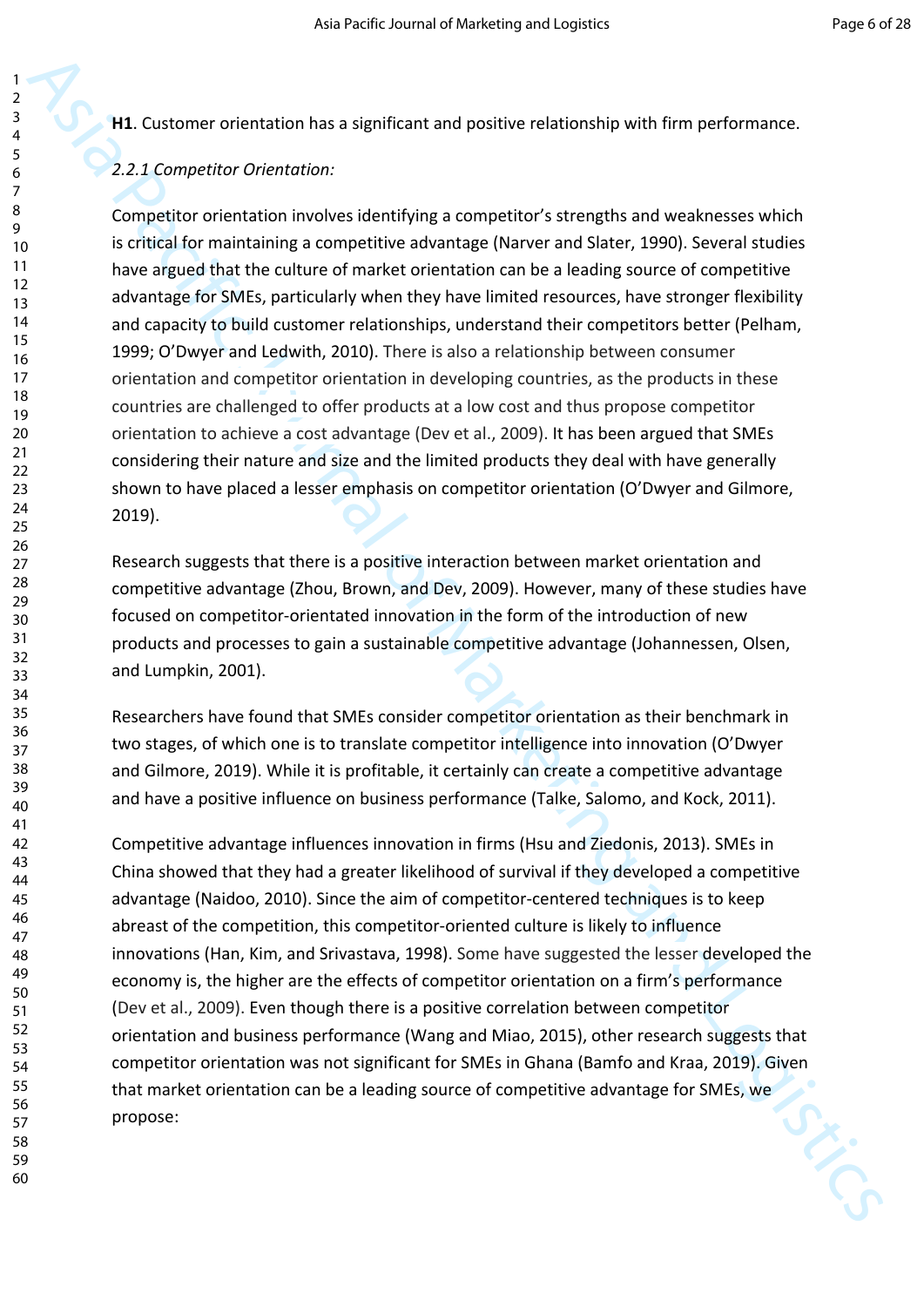**H2a.** Competitor orientation has a significant and positive relationship with firm performance

**H2b.** Competitor orientation has a significant and positive relationship with innovation

# *2.2 Innovation*

Regardless of being large or small, firms are recognizing that innovation is critical to an organisation's success, and they need to continuously innovate if they are to sustain (Brem and Voigt, 2009). Innovation is perceived as "an integral activity that involves the whole organization and conditions the organizational behavior" (Martinez-Roman, Gamero, and Tamayo, 2011, p. 460). It often stems from a unique concept based on existing ideas (Cummins, Gilmore, Carson, and O'Donnell, 2000), and the success of the innovation is determined by its newness and its rate of adoption. The need for innovation has been long debated and argued that while changes within the competitive environment keep transforming the marketplace, the necessity for innovation will be greater than ever (Prahalad and Ramaswamy, 2003). It is clear that innovation is needed to compete and survive (Elci and Karatayli, 2009), and competitive orientation is likely to influence innovation.

More recent studies have examined dynamic capabilities in fostering business model innovation (Randhawa, Wilden, and Gudergan, 2021). When compared to large firms, smaller firms lack scale economies, have limited resources, and have smaller size markets (Cagliano, Blackmon, and Voss, 2000). SMEs undertake more risks when it comes to innovating to improve their businesses (Latham, 2009). Nonetheless, due to their prime entrepreneurial position, willingness to take risks, and flexible nature they can adopt, integrate, or create innovation through their networks or value-added activities, a commitment to innovation is considered essential to the growth of SMEs (Fiol, 1996).

**H2A** Competitor orientation has a significant and sostive relationship with firm<br>performance<br>**H2A.** Competitor orientation has a significant and positive relationship with innovation<br> $2.2$  horeyclinn<br> $R_{\text{c}}$  procedures SMEs can be successful and competitive if they put all their efforts into innovation. How firms adapt to the innovation process in SMEs was also examined in food and beverage firms (Prihadyanti, 2013). Research shows that innovation significantly affects the business performance of SMEs in Indonesian small food processing firms (Najib and Kiminami, 2011). Innovation influence on SMEs was shown to be statistically significant concerning performance within SMEs in Dubai (Al-Ansari, Pervan, and Xu, 2013). While innovation is also found to be directly positively related to performance (Gunday, Ulusoy, Kilic, and Alpkan, 2011; Saunila and Ukko, 2013). Contrary to Saunila's (2014) findings, innovation reported no significance on firm performance. For instance, there are no mediating effects of innovation between competitor orientation and firm performance in SMEs in Ghana (Bamfo and Kraa, 2019). Others have also found that innovation capability mediates the effect of a competitor orientation during a downturn of the economy (Huhtala, Sihvonen,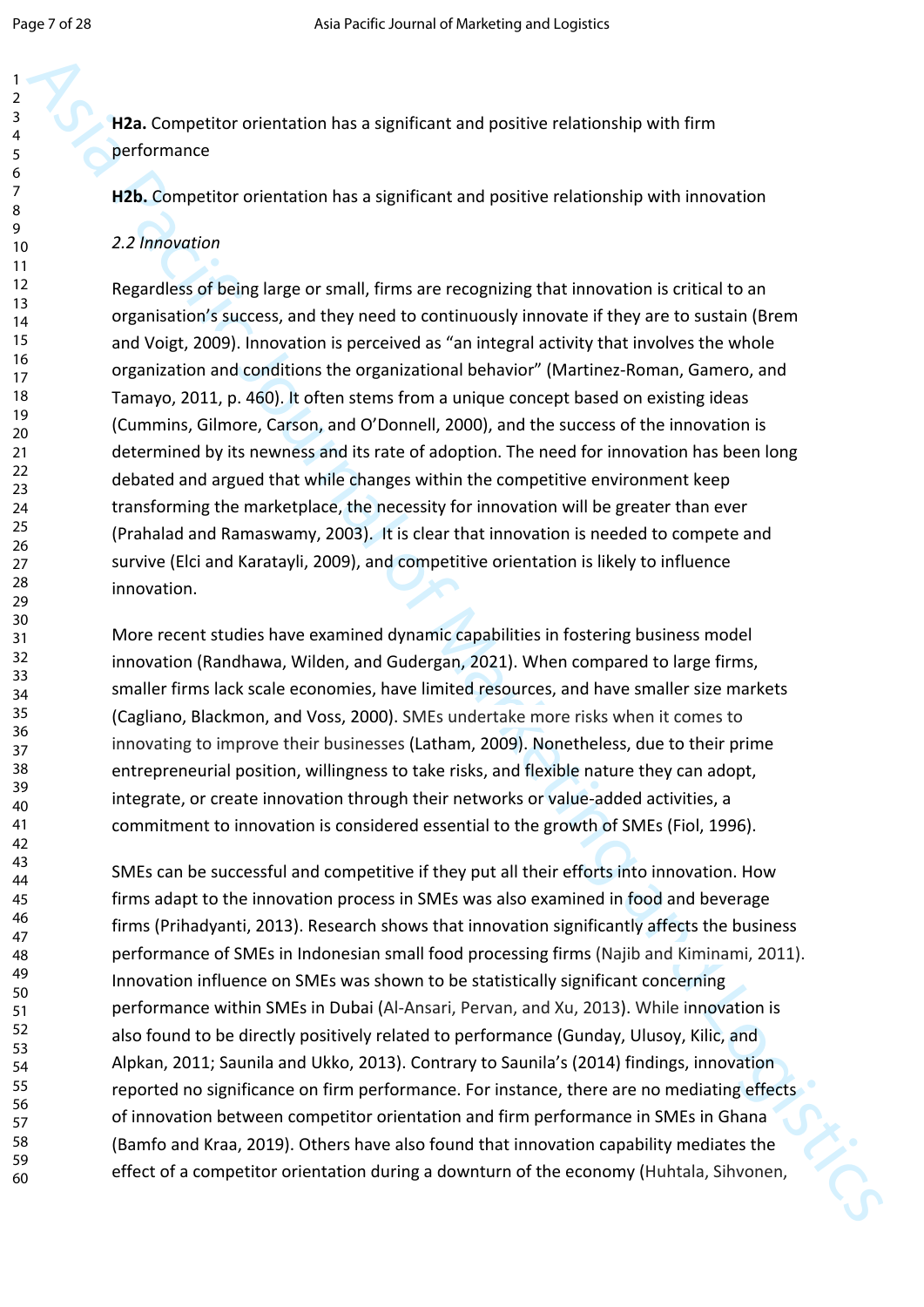Frösén, Jaakkola, and Tikkanen, 2014). Despite the controversy, we propose the following hypothesis:

**H3a.** Innovation has a significant and positive relationship with firm performance

**H3b.** Innovation mediates the relationship between competitor orientation and firm performance

Given below in Figure 1, the conceptual model for the above hypothesis is proposed.

#### **Figure 1: Conceptual Model – place here**

#### **3. Methodology**

#### *3.1. Measures*

Arrosts), Jaakkola, and Tikkanen, 2014). Despite the controversy, we propose the following<br>
Mysoltresis:<br>
NSA. Innovation mediates the relationship between competitor orientation and firm<br>
1854. Innovation mediates the rel The measures used in this study were adapted from Narver and Slater (1990), Powell (1995), Prajogo and Ahmed (2006), it was slightly modified to suit our study and measured on a 7 point Likert scale ranging from 1= strongly disagree to 7 = strongly agree. Four academics who had expertise in the area assessed the content validity of the items. It was then tested on a sample of firms with further revisions made to express clarity of the language of the questionnaire. The questionnaire was structured in English and translated into the Indonesian language by a native Indonesian researcher from the academic where this survey was conducted and back-translated again, compared and reconciled the differences. This three-stage helped with the quality control of the questionnaire (Behr, 2017).

#### *3.2 Participants and procedures*

A multi-industry sample of firms was used to strengthen the generalisability of results (Morgan, Leech, Gloeckner, and Barrett, 2004). The SMEs' firm category ranged from food and beverage, brick industry, textiles, paper, furniture, automotive, home appliances, and tobacco all SMEs. The sample was acquired from two databases of SMEs directory in Kudus and Pati, East Java Indonesia, participants were randomly selected.

To administer the questionnaire, training was provided by the author from the Indonesian University. This involved training 10 local government staff before data collection. Around 266 firms were contacted from the Kudus City and 60 firms from Pati East Java. The 266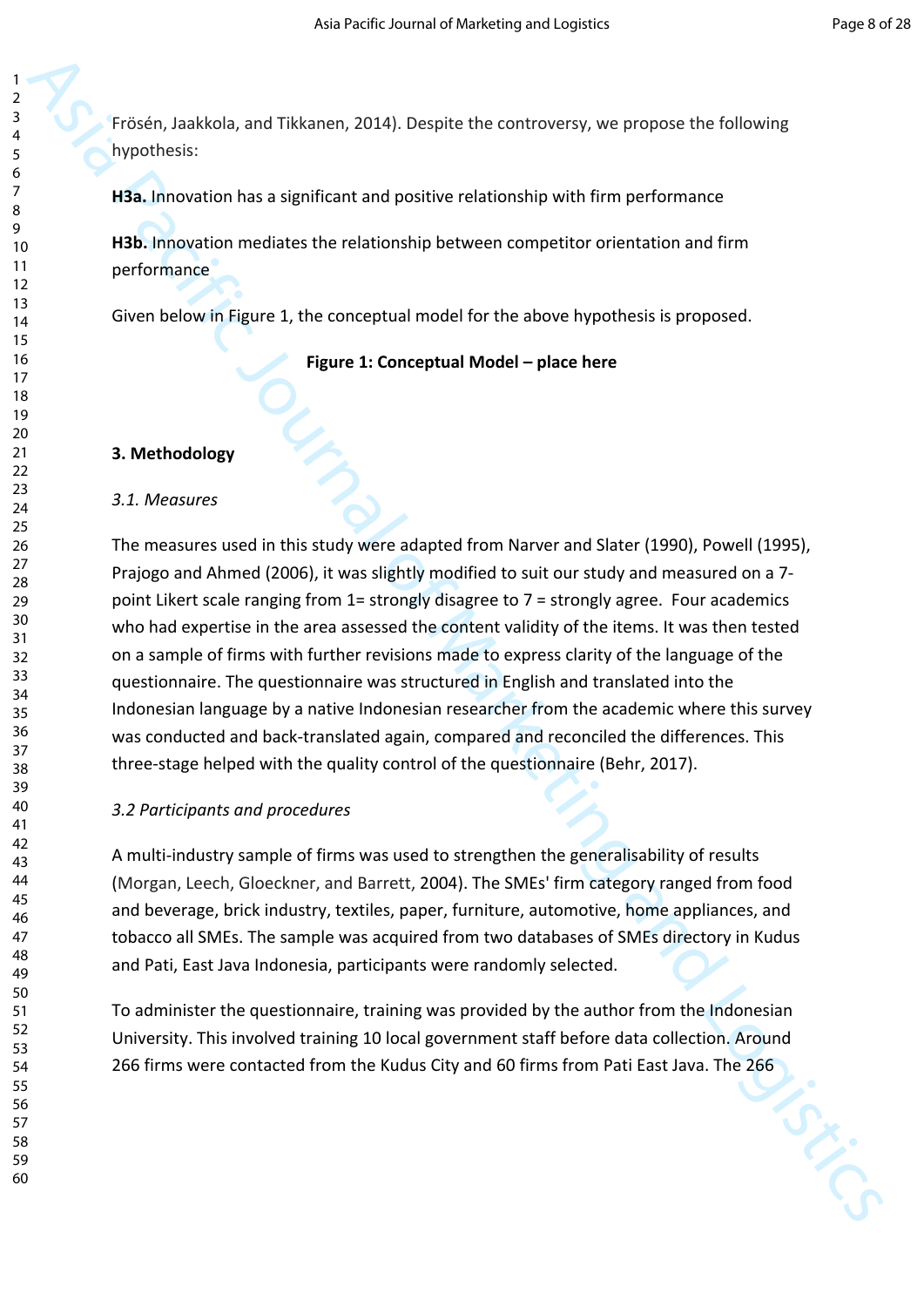firms from Kudus City<sup>1</sup> and 66 firms from Pati<sup>2</sup> were randomly selected from the SME directory (sampling frame). Of the total 332 firms, only 309 firms were eligible for the study. Business owners and managers of these firms were contacted to respond to the survey questions. The trained market researchers handed the questionnaire to the participants. Many had questions relating to the survey which were answered by the trainers. The questionnaires were anonymous and confidential. Few of the questionnaires were not usable and had to be discarded.

# **4. Data analysis**

#### *4.1. Factor analysis, reliability, and validity*

After from Nu[d](https://kuduskab.go.id/p/177/industri_skala_besar_dan_menengah)usChe- and 66 firms from Hat! were randomly selected from the SM[L](https://kuduskab.go.id/p/177/industri_skala_besar_dan_menengah) directory lamping frame). Other total 313 lines, only 300 lines were eligible for the study.<br>Business covers and margare of these firms were Exploratory factor analysis was used to examine the dimensionality of a measurement instrument by multivariate data structures to identify latent structures (Hair, Black, Babin, and Anderson, 2009). The inter-item and item to total reliability tests were conducted (Churchill, 1979). The extraction method used was the Maximum Likelihood method using Promax rotation with Kaiser normalization. Four factors were extracted in 7 iterations that had eigenvalue greater than one and a significant factor loading i.e., greater than 0.50 (Nunnally and Bernstein, 1994). Inter-functional factors had either very lower loading or did not load. Jointly the other factors accounted for 58.9 percent of the variance included within the data. The goodness-of-fit indices were established by using the Bartlett test for sphericity (8524.421; df 861), while the Kaiser-Meyer-Olkin measure of sampling adequacy (.895), tested if the partial correlations among variables are small and were found to be significant. Common method variance (CMV) was used to test for biases as the study used self-reported measures. The questionnaire was tested for general clarity and reliability issues by the authors who were Indonesian natives for accuracy of responses. Apart from this, all participants were also informed that the responses would remain confidential and anonymous which further increased the transparency of the process (Chang et al., 2010). Harmen's test was employed and was below the threshold level of less than 50% and hence CMV was not a problem.

<sup>&</sup>lt;sup>1</sup> Kudus sampling frame: https://kuduskab.go.id/p/177/industri\_skala\_besar\_dan\_menengah; https://palingmenarik.name/market/2017/10/55-perusahaan-dan-pabrik-di-kudus-jawatengah.html; https://alamatpenting.com/daftar-alamat-perusahaan-di-kudus/; https://www.daftarperusahaan.com/bisnis/area/kudus

<sup>&</sup>lt;sup>2</sup> Pati sampling frame: https://palingmenarik.name/market/2017/09/56-perusahaan-dan-pabrik-dipati-jawa-tengah.html; https://www.daftarperusahaan.com/bisnis/area/pati; https://kemenperin.go.id/direktori-perusahaan?what=&prov=33&hal=21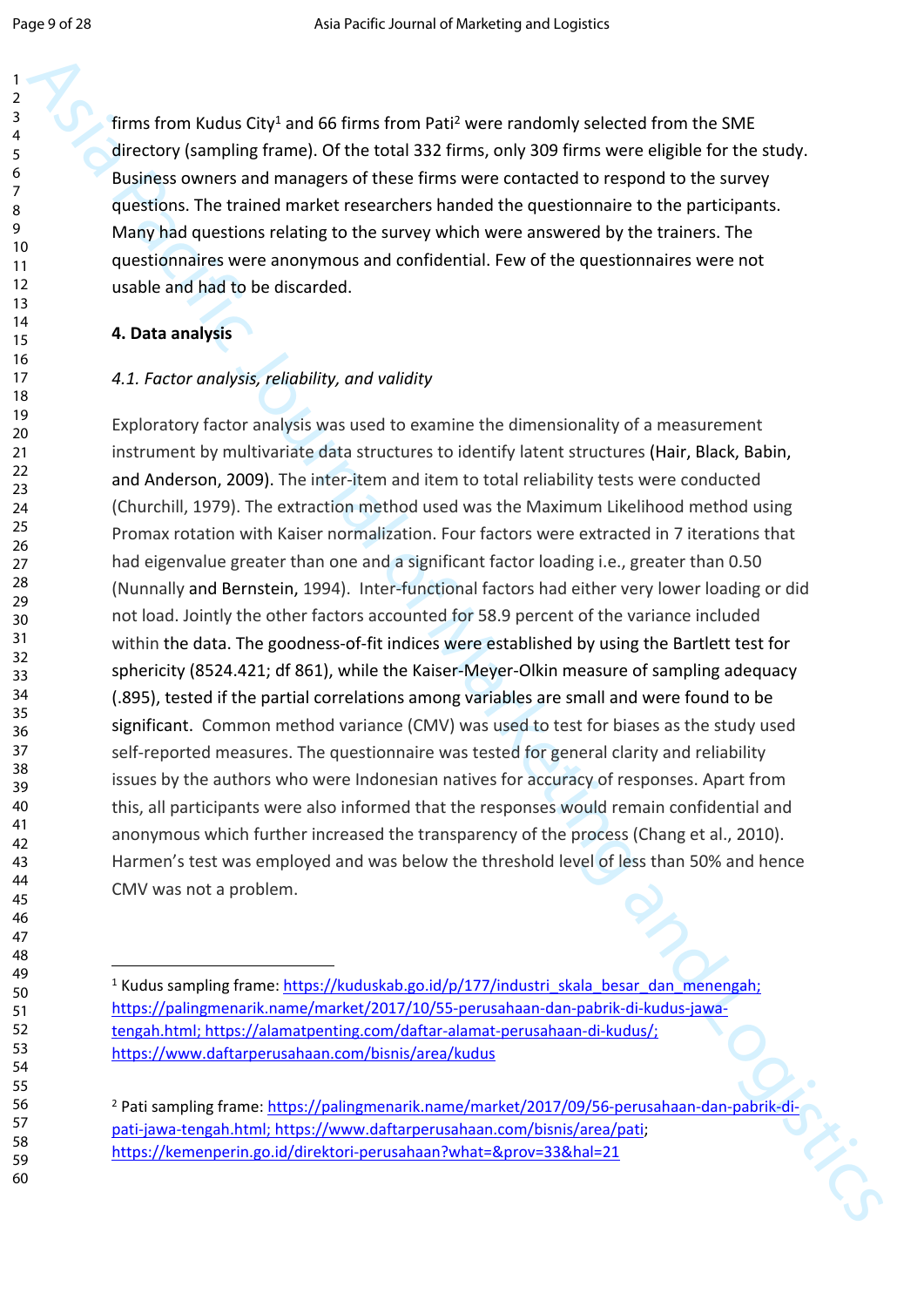This was followed by Confirmatory factor analysis to estimate the construct validity. This method tests the goodness of fit of a pre-specified factor model, and it enables testing of the adequacy of fit of the data of the proposed constructs (Hair et al., 2009). The indicators that had low factor loadings squared multiple correlations, and cross-loadings as shown by high modification indexes were removed (Cheng, 2001). The model provides a satisfactory fit for the following indices: comparative fit index (CFI), incremental fit index (IFI), and root mean square error of approximation (RMSEA) (Hair eta l., 2009). The measurement model had an appropriate fit with CFI=.96, TLI =  $0.95$ , NFI =  $0.92$ , IFI =  $.96$ , PClose =  $0.302$ ; PNFI = 0.67 and RMSEA = 0.05.

This was followed by Confirmatory factor essignis to estimate the construct visiting of<br>the statistical of Harachi and the statistical statistics of the statistical of Marketing and<br>the statistical of Harachi and OHI entr There are two stages to assessing the model fit, first, the construct validity of the overall measurement model should be established following which the structural relationships among the constructs and the quality of the overall model are assessed (Anderson and Gerbing, 1988). Table 1 shows the standard loading estimates, composite reliability (CR), and average variance extracted (AVE) for each factor. For all the AVE, all items except for competitor orientation were below the 0.5 recommended level, however, the composite reliability values are all above the suggested thresholds of 0.7, indicating the internal consistency of each construct is high (Hair et al., 2009). Furthermore, individual item reliability for the standardized loadings estimate demonstrates a higher than 0.6 for all items, therefore, convergent validity is verified.

#### **Table 1. Descriptive analysis, AVE and CR – Place here**

To attain satisfactory discriminant validity, each construct should share greater variance with its measures than with other constructs by evaluating that the square root of the AVE values for each latent construct is higher than the correlations between them (Fornell and Larcker, 1981). This method has limitations and so the other method proposed is the Heterotrait-monotrait (HTMT) ratio of correlation (Henseler et al. 2015). One can examine this by considering the cross-loading of the AVE-SV and HTMT with a cutoff value of 0.85). Our results in Table 2 indicate the results of HTMT which helps to establish discriminant validity as all values are less than 0.85 (Henseler et al. 2015).

#### **Table 2. HTMT Analysis – place here**

#### *4.2 Hypotheses testing*

To test the hypothesized relationships between customer orientation, competitor orientation, and innovation with SMEs firm performance (figure 1), using SPSS AMOS 26, we conducted a path analysis. This method was considered suitable as it uses bivariate and multiple linear regression techniques to examine causal relations among the variables of a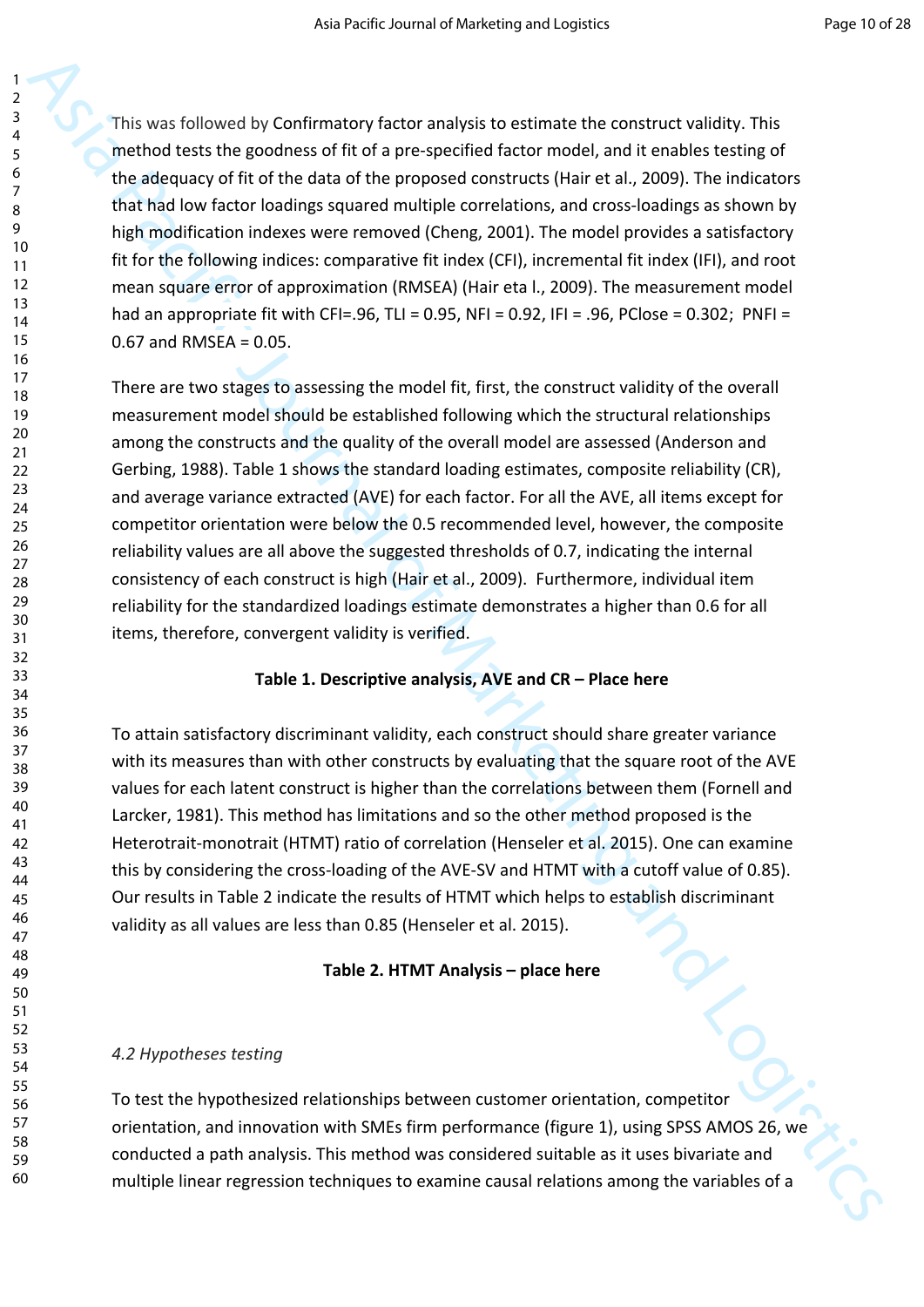Somethy spectred model (Oldustuy), 2006). The [a](https://www.emerald.com/insight/content/doi/10.1108/MIP-04-2020-0170/full/html#ref006)nalysis showed that p<sup>4</sup> was non-significant.<br>The cignificant is convidered a stellage to leaf for the model fit and thus indicating a goud fit (since 1,2007, politics, 1380, formerly specified model (Olobatuyi, 2006). The analysis showed that  $\chi^2$  was non-significant. The significance is considered a stringent test for the model fit and thus indicating a good fit (Barrett, 2007; Bollen, 1989). Similarly, the fit of the proposed model was acceptable with GFI = 0.99, CFI = 0.99, AGFI = 0.95, NFI = 0.99, TLI = 0.99, RMSEA = 0.07; PClose = .219; and PNFI = .166, and  $\chi^2$  = 2.80, with  $p$  = 0.094, all within the recommended levels (Kline, 2005). The squared multiple correlations for innovation were 0.67 and for firm performance was .81

In Table 3, the regression coefficients of the empirical model show that consumer orientation had a direct positive effect on performance (*β* = 0.12, *p* < 0.001). Hence H1 was supported. Likewise, competitor orientation had a direct positive influence on Innovation (*β* = 0.82, *p* < 0.001), providing support for H2b. Also, as expected, innovation positively impacted performance (*β* = 0.72, *p* < 0.001). Thus, H3a was supported. However, the direct effect of competitor orientation on firm performance was not significant. Hence, H2a was therefore rejected.

#### **Table 3. Path model – Place here**

To further examine the results of the path model analysis, standardized indirect, direct, and total effects were calculated by SPSS AMOS 26 using bootstrapping mediation analysis (see Table 5). To analyse the data, we use a two-tail significance with 95% bias-corrected bootstrap confidence intervals using 5,000 bootstrap samples. The proposed indirect effect of competitive advantage on performance is mediated by a positive effect on innovation ( $\theta_{\text{ind}}$  = 0.59, 95% bootstrap CI [0.51, 0.672,  $p < 0.001$ ). Thus, H3b was supported.

#### **Table 4: Total, Direct, and Indirect effects**

#### **5. Discussion of findings**

Our results show that there is a full mediating role of innovation between competitor orientation and firm performance. The direct effect of competitor orientation on firm performance was non-significant. The proposed theoretical model also shows a positive significant effect on customer orientation and firm performance. Similarly, the results show positive significant direct effects on competitor orientation on innovation, and innovation on firm performance.

The study contributes to the existing theoretical and practical issues in several ways. The two constructs of market orientation were considered, i.e., customer orientation and competitor orientation. Discriminant validity attested that customer and competitor orientation are distinctly different constructs. Thus, market orientation constructs such as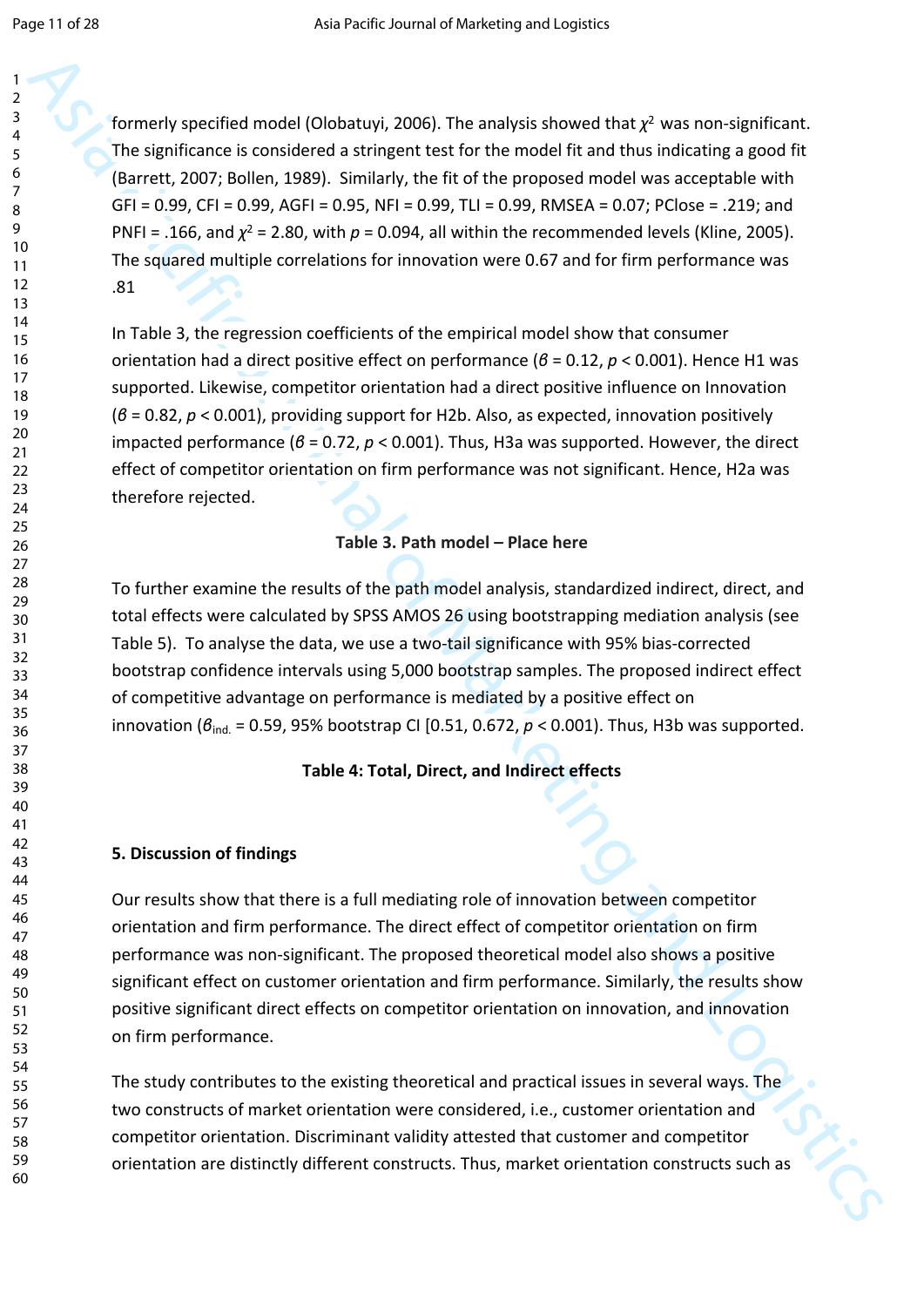competitor and customer orientation can be considered separately as argued by various researchers (Lengler et al., 2013), or rather market orientation should only consider customer and competitor orientation constructs (Sørensen, 2009), as inter-functional coordination when tested with exploratory factor analysis did not correlate with any of the factors.

Without the mediating effect of innovation, when competitive orientation was tested independently on performance, it showed a significant relationship (F (1,309) = 723.0, *p <*  0.001). In other words, we tested another model with competitive orientation independently and its influence on firm performance which showed there was a significant effect. Thus, we can also assume that there could also be a possible moderating interaction effect between innovation and competitor orientation on SME's performance. This could be investigated for future research.

It is imperative that identifying competitors play a huge role, even in SMEs. This research suggests that even though SMEs have a smaller range of competition, those pursuing optimal performance should pay consideration to direct and indirect competitors in a turbulent competitive environment if they are to succeed in building sustainable competitive businesses (O'Dwyer and Gilmore, 2019).

competitor and outlomer onentation can be considered separately as angued syvarious researchers (longiter at a, 2013), or eather consider and signature and consideration of the factors.<br>
constraints and computibility in t While the influences of innovation on firm performance continue to remain open for investigation, our research shows that innovation not only directly impacts performance but also plays a mediating role between competitor orientation and firm performance. This shows that competitor information gathered as a consequence of competitor orientation influences innovations in SMEs. Market orientation can be considered as a source of competitive advantage (Day and Nedungadi, 1994) and SMEs can draw from it. Failure to understand how competitors can aid competitive advantage is a firm's biggest disadvantage (O'Dwyer and Gilmore, 2019) and hence SMEs should take the opportunity to invest in innovations based on their competitor analysis.

The literature shows that customer orientation is criticized as limiting some innovation processes, yet other authors suggest that a focus on market-sensing, customer-relating, and customer-response capabilities contribute to, rather than impede a firm's competencies in innovation (Racela, 2019).

Too much focus on customer orientation has resulted in either overlooking innovative customer needs, or a decline in bringing out new products (Im and Workman, 2004) and/or a reduction in the capacity of creating breakthroughs with innovations (Zhou, et al., 2009). Furthermore, it also leads to diminishing firm performance (Voss and Voss, 2000; Frambach et al., 2016). Research shows that customer orientation has failed to improve innovation performance when there appears to be uncertainty in demand. However, our research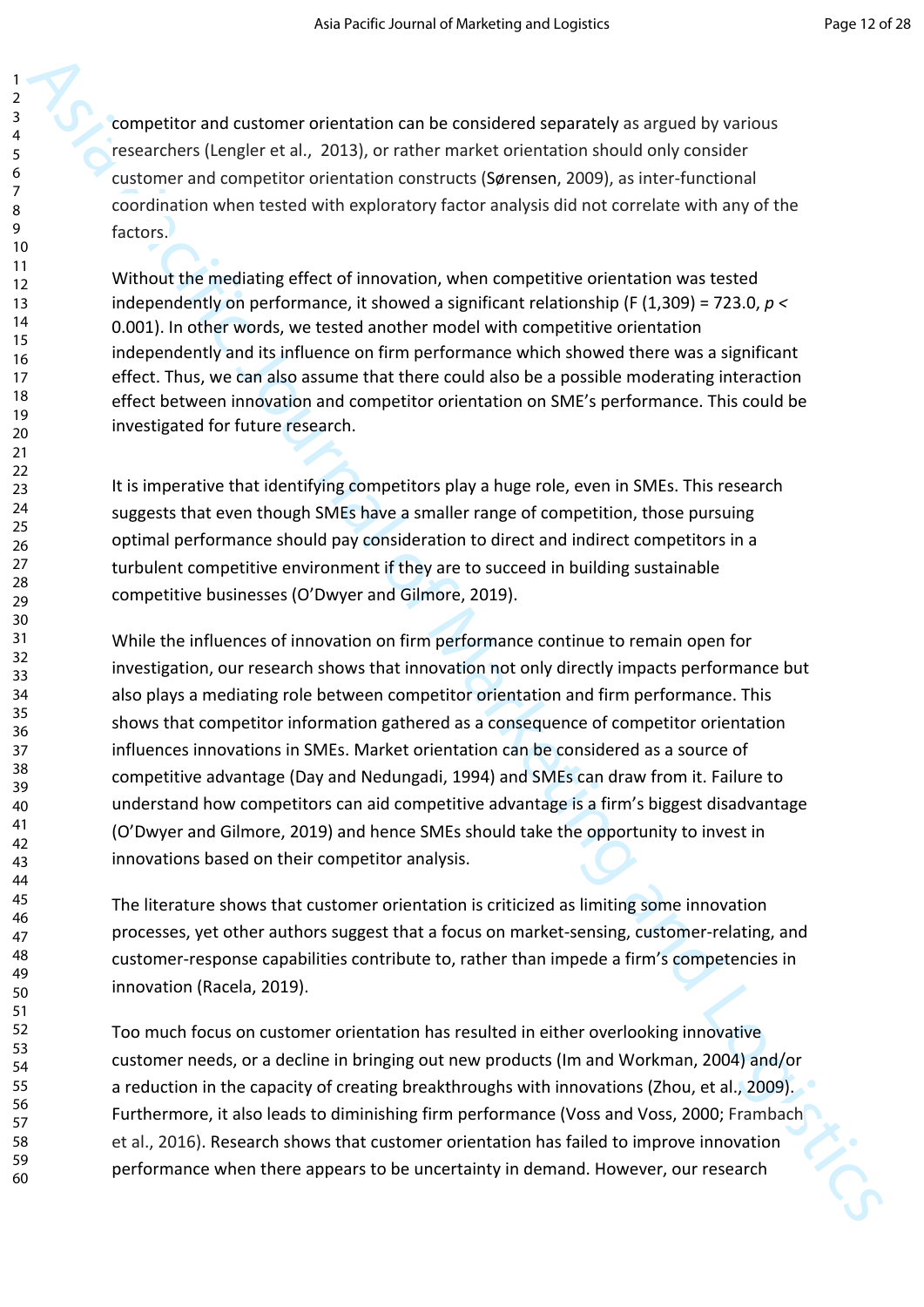suggests that SMEs should make good use of customer orientation. Given that market orientation attempts to gather consumer and competitor intelligence, it is useful that SMEs understand their customers and competitors and address innovation for increasing firm performance

#### **6. Strategic marketing implications**

Supposes that Soke a mould make good use of customer orientation. Gives that market.<br>
Cyferinal on allerroris in guiter consumers and competitors and address inmovailon for increasing item<br>
particular their consumers and c At the heart of strategy implementation lies a firm's capabilities, processes, and systems that need to be considered to develop effective strategies. Organisational variables take a prominent role in addressing the relationship between strategy and performance (Homburg, Krohmer, and Workman, 2004). Since innovation was found to mediate competitor orientation and firm performance, marketing strategies involving the type of innovation should be examined and supported. The consensus surrounding Innovation can be categorised into three and are all central to SME's activities (O'Dwyer and Gilmore, 2019). For instance, counts of incremental, radical, and overall innovation. This is generally undertaken by firms through the expansion or improvements of the existing products, services, processes, technical or administrative situations (Lewrick, Omar, and Williams, 2011). SMEs involved in reactive marketing strategies should move to more proactive strategies.

SMEs should also be encouraged to emphasise customer-focused business strategies*.* Keeping in mind an integrated view of a single customer and information dissemination regardless of their size. As smaller customers over a long-term period provide stability to the firm. Strategies to improve the effectiveness and efficiency of the processes included building customer loyalty and stronger relationships. For SMEs' firm performance to improve there is a need to integrate strategies for enhancing better services and products for greater customer satisfaction.

Since competitor orientation was not found to have a direct influence on performance but an indirect effect through innovation, SMEs need to adopt competitor strategies, either through cost or resort to innovation in differentiation that would offer firms greater coherence on competitor analysis. When there are highly fragmented commodity firms where the movement of a single competitor may not be regarded highly, yet the need for a competitive strategy may be required. Notably, differentiation and market orientation was not found to be significantly associated with improved performance (Panayides, 2004), thus caution should be taken to understand when differentiation strategies are required.

#### **7. Limitations and future research**

The study has certain limitations. Since face-to-face interviews were conducted, it could have resulted in some biases. Generalisation of the findings based on data derived from the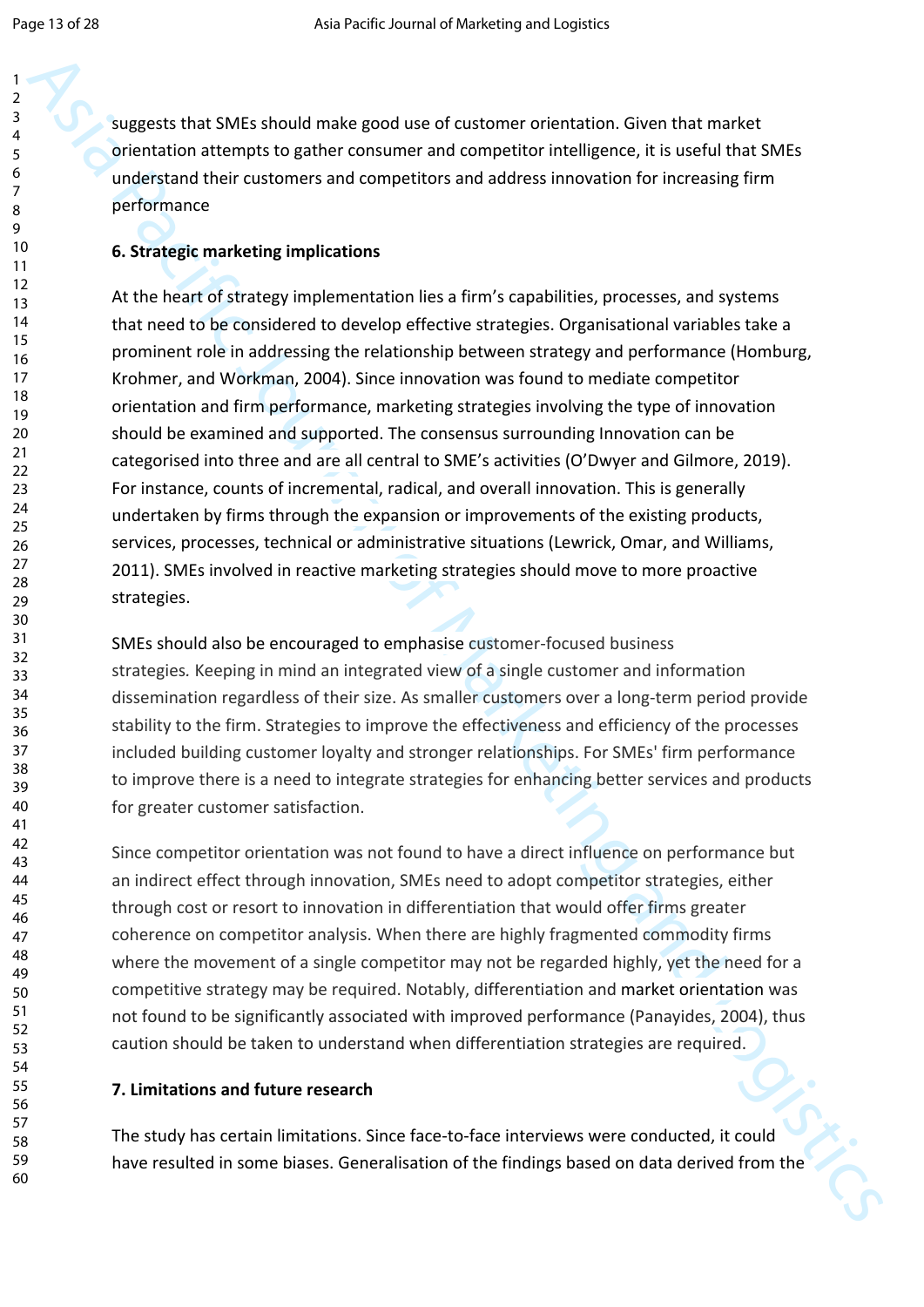questionnaire should be exercised with some caution. Restricting to one specific industry could have given different results. Furthermore, relying on more objective measures of performance rather than subjective could well be another impediment. More particularly with market orientation extant research demonstrated that results were mixed when objective indicators of performance had been used (Maydeu-Olivares and Lado, 2003). Generalizability of the findings to other developing country environments could also be a limitation, depending on whether there is similar support from government incentives and other regulatory measures to protect domestic and small industries.

questionnine should be exercised with tem cruston, sestictive to one specific individual of  $\alpha$  pacific measures of particular pacific measures of particular pacific measures of particular measures of particular pacific Further research should include inter-functional coordination that encompasses the concept of market orientation, as in this research, it did not correlate in the exploratory factor analysis. This would open avenues to further extend the basis of this study. The joint effects of market orientation and corporate social responsibility (CSR) on firm performance can also enhance performance and hence future research could also include innovation within this context (Qu, 2019). Similarly, on a broader level, market orientation impact on organisational harmony and firm performance could be examined (Khan et al., 2018); the link between resource capabilities and performance (Jeong et al., 2019) or how responsive market orientation and proactive market orientation creates competitive advantage (Tinoco et al., 2019).

A comparative study with other similar countries could be investigated to unearth the mediating innovative behaviours among SEMs. Future research could also examine serviceoriented SME firms in Indonesia to identify whether the same relationships would be significant, more particularly when compared to large firms. The institutional theory could be used to examine a firm's market orientation in Indonesia (Kshetri, 2009).

In conclusion, the study presents findings that are of interest to SMEs in Indonesia practicing market orientation, and it highlights the importance of competition orientation for innovation and firm performance.

#### **8. References**

Al-Ansari, Y., Pervan, S., and Xu, J. (2013). Innovation and business performance of SMEs: the case of Dubai. *Education, Business, and Society. Contemporary Middle Eastern Issues,*<br>Vol. 6 No. 3/4, pp. 162-180. Vol. 6 No. 3/4, pp. 162-180.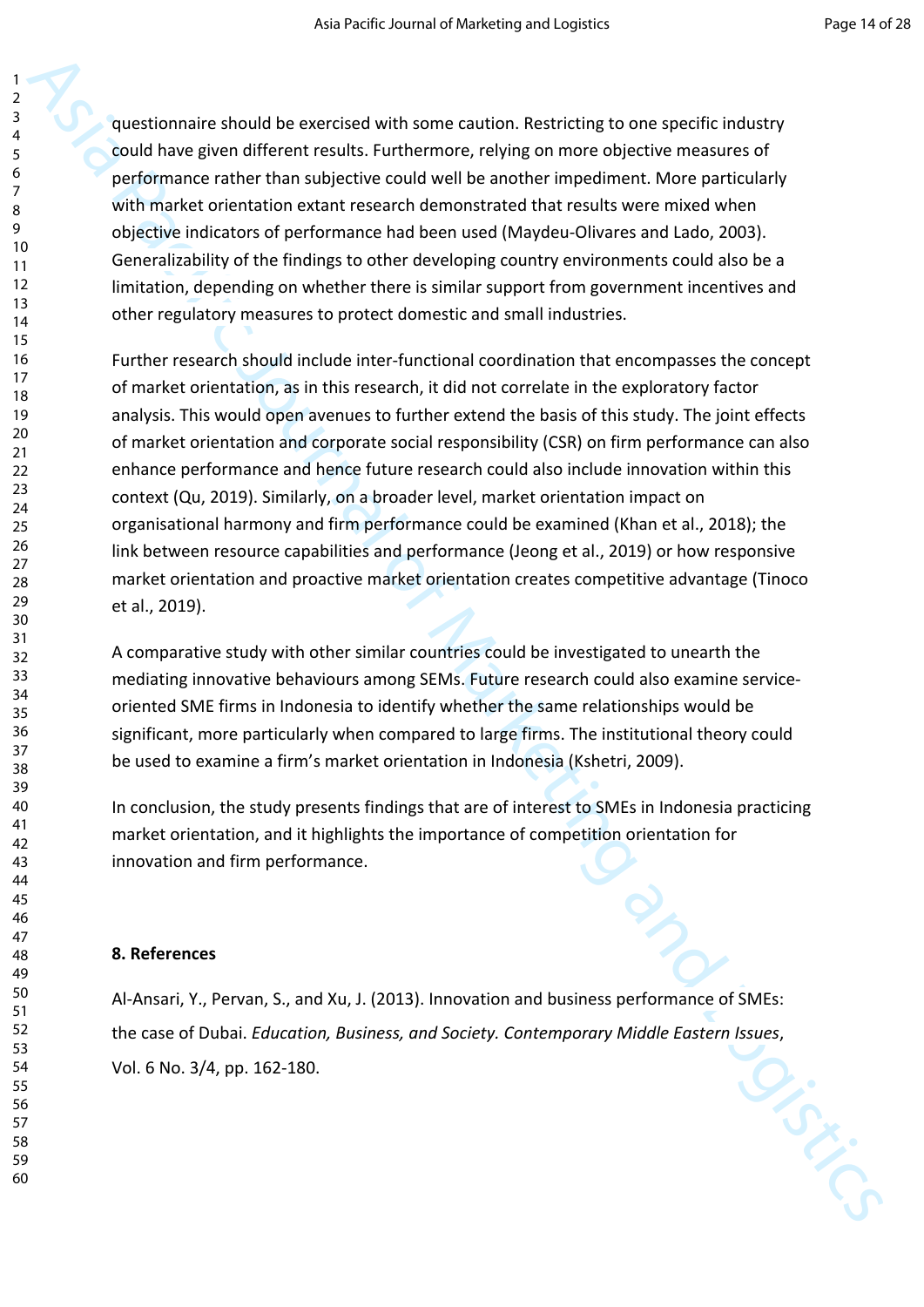Alhakimi, W., and Mahmoud, M. (2020). The impact of market orientation on innovativeness: Evidence from Yemeni SMEs. *Asia Pacific Journal of Innovation and Entrepreneurship*, 1(1), 47-59

Anderson, J. C., and Gerbing, D. W. (1988). Structural equation modeling in practice: A review and recommended two-step approach, *Psychological Bulletin*, Vol. 103 No. (3), 411- 423.

Appiah-Adu, K., and Singh, S. (1998). Customer orientation and performance: a study of SMEs. *Management Decision"*, Vol. *36 No. 6*, pp. 385-394.

Allhelient, W., and Mahmoud, M. (2020). The impact of market orientation on<br>
Interactioness: Evolution for Weinest SMEs. Asia Pacific Dournal of Interaction and<br>
Forcepresentation, 1(1), 47-73<br>
Anderson, J. C., and Gerbin Asad, M., Chethiyar, S. D., and Ali, A. (2020). Total quality management, entrepreneurial orientation, and market orientation: Moderating effect of environment on performance of SMEs, *Paradigms; A Research Journal of Commerce, Economics, and Social Sciences*, *14*(1), 102-108.

Auh, S., and Menguc, B. (2007). Performance implications of the direct and moderating effects of centralization and formalization on customer orientation, *Industrial Marketing Management*, Vol. *36 No. 8*, pp. 1022-1034.

Atuahene-Gima, K. (1996). Market orientation and innovation. *Journal of Business Research*, *35*(2), 93-103.

Aulakh, P. S., Kotabe, M., and Teegen, H. (2000). Export strategies and performance of firms from emerging economies: Evidence from Brazil, Chile, and Mexico, *Academy of Management Journal*, Vol. *43 No. 3*, pp. 342-361.

Bamfo, B. A., and Kraa, J. J. (2019). Market orientation and performance of small and medium enterprises in Ghana: The mediating role of innovation, *Cogent Business and Management*, Vol. 6 No. 1, pp. 1605703.

Barrett, P. (2007). Structural equation modelling: adjudging model fit*, Personality and Individual Differences,* Vol. 42 No. 5, pp. 815-824.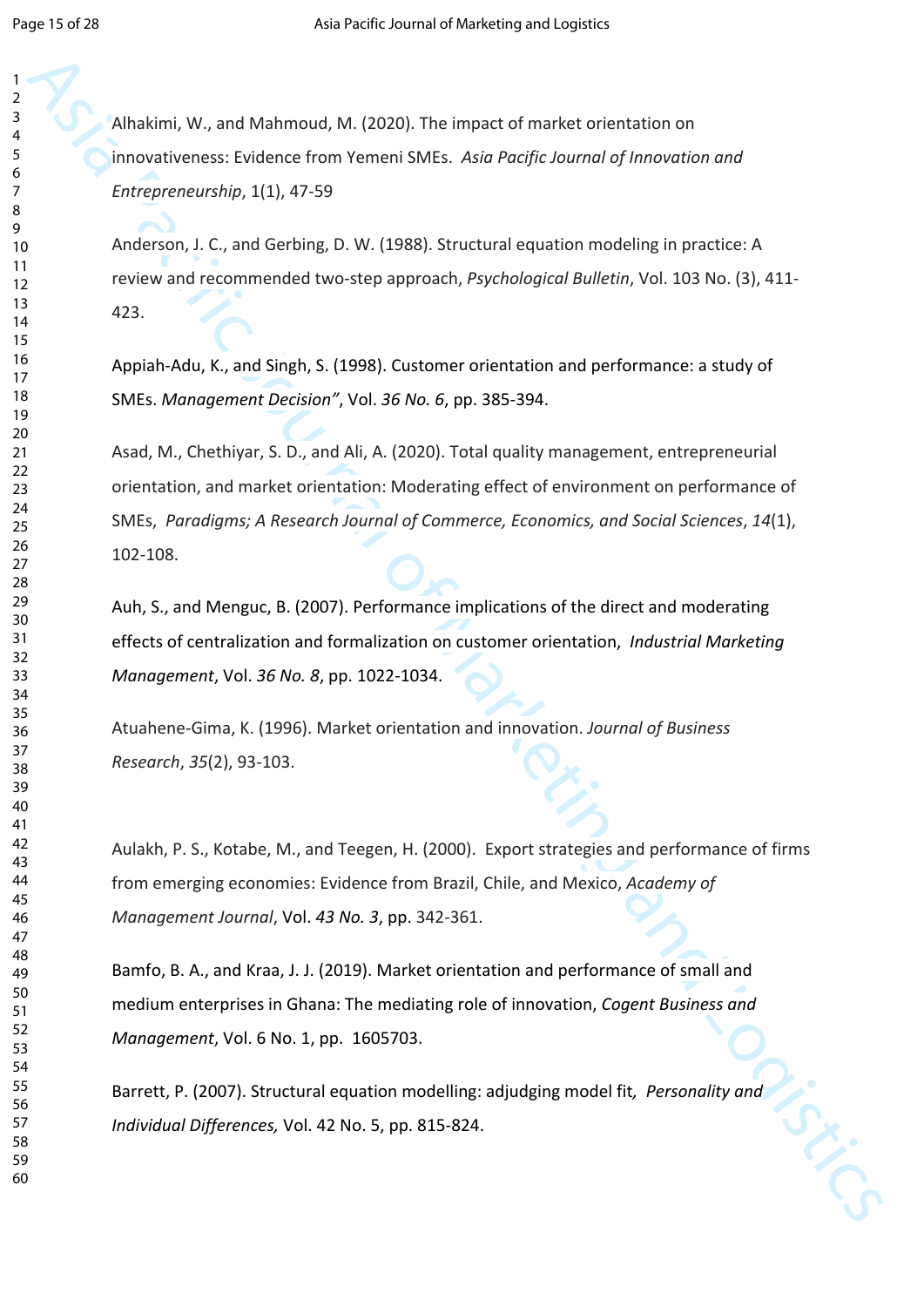Selary D. (2012). Assessing the use of task tenstiation: The shortcomings of back translation<br>
as a quality testing method, *International Journal of Sociol Research Methodology*, Vol. 20<br>
No 6, pp. 773-584.<br>
Derry, A., R Behr, D. (2017). Assessing the use of back translation: The shortcomings of back translation as a quality testing method, *International Journal of Social Research Methodology*, Vol. 20 No 6, pp. 573-584.

Berry, A., Rodriguez, E., and Sandee, H. (2001). Small and medium enterprise dynamics in Indonesia. *Bulletin of Indonesian Economic Studies*, Vol. 37 No. 3, pp. 363-384.

Beck, L. , Janssens, W. , Debruyne, M. and Lommelen, T. (2011). A study of the relationships between generation, market orientation, and innovation in family firms, *Family Business Review* , 24(3), 252-272.

Bollen, K.A. (1989). Structural Equations with Latent Variables. New York: Wiley.

Brem, A., and Voigt, K. I. (2009). Integration of market pull and technology push in the corporate front end and innovation management - Insights from the German software industry, *Technovation*, Vol. 29 No. 5, pp. 351-367.

Buli, B. M. (2017). Entrepreneurial orientation, market orientation and performance of SMEs in the manufacturing industry: Evidence from Ethiopian enterprises, *Management Research Review,* Vol. *40* No. 3, pp. 292-309.

Cagliano, R., Blackmon, K., and Voss, C. (2000). Small firms under the microscope: international differences in production/operation management practices and performance. *Integrated Manufacturing Systems, 12*(7), 469-482.

Chang S.J., Van Witteloostuijn, A. and Eden, L. (2010). From the Editors: Common method variance in international business research, *Journal of International Business Studies,* Vol. 41 No. 2, pp. 178-184.

Cheng, E.W. (2001). SEM being more effective than multiple regression in parsimonious model testing for management development research, *Journal of Management Development,* Vol. 20,No. 7, pp. 660–667.

Chung, H. F. (2012). Export market orientation, managerial ties, and performance. *International Marketing Review*, *29*(4), 403-423.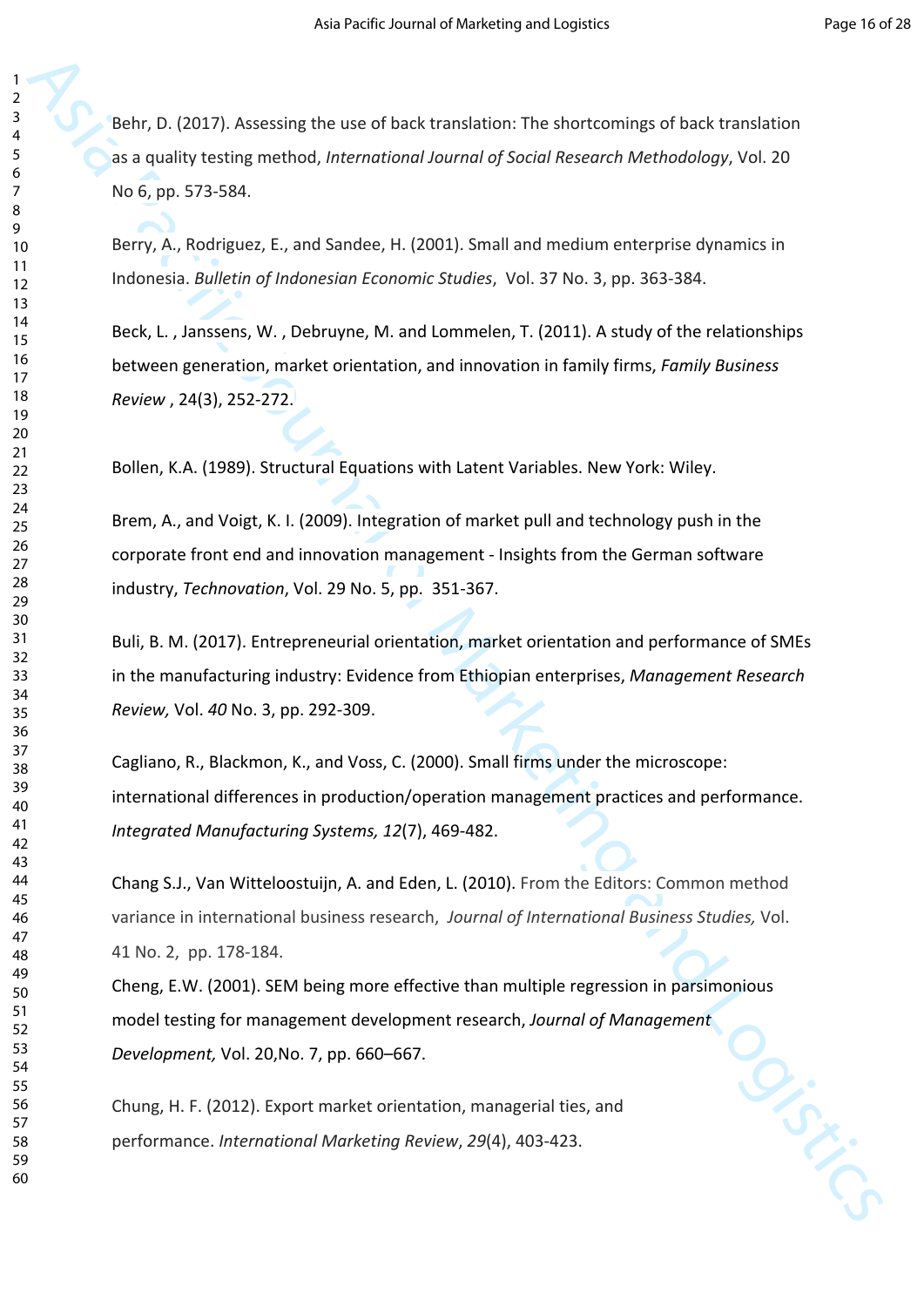Churchill, G.A. (1979) A paradigm for developing better measures of marketing constructs. *Journal of Marketing Research, 16*(1), 64-73.

Courciall,  $(S.A. (1979)A$ , paradgen for developing better measures of marketing constructs.<br>
Commiss, D., Gilmone, A., Caroon, D., and O'Domell, A. (2000, July). What is innovative<br>
marketing, In Strister Towards a conceptu Cummins, D., Gilmore, A., Carson, D., and O'Donnell, A. (2000, July). What is innovative marketing in SMEs? Towards a conceptual and descriptive framework. In *AMA Conference Proceedings, July*.

Day, G. S., and Nedungadi, P. (1994). Managerial representations of competitive advantage. *Journal of Marketing*, *58*(2), 31-44.

Deshpande, R., Farley, J., and Webster, F. (1993). Corporate culture, customer orientation, and innovativeness in Japanese firms: a quadrat analysis. *Journal of Marketing, 57*(1), 23-37.

Dev, C., Zhou, K. Z., Brown, J., and Agarwal, S. (2009). Customer orientation or competitor orientation: Which marketing strategy has a higher payoff for hotel brands?. *Cornell Hospitality Quarterly*, *50*(1), 19-28.

Elci, S., and Karatayli, I. (2009). Analysis of policy mixes to foster RandD investment and to contribute to the ERA. *ERAWATCH Country Report*.

Ellis, P.D. (2006). Market orientation and performance: a meta-analysis and cross-national comparisons. *Journal of Management Studies, 43*(5), 1089-1107.

Farrell, M. A., Oczkowski, E., and Kharabsheh, R. (2008). Market orientation, learning orientation and organisational performance in international joint ventures, *Asia Pacific Journal of Marketing and Logistics*, 20(3), 289-308

Fernandes, C. I., Ferreira, J. J., Lobo, C. A., and Raposo, M. (2020). The impact of market orientation on the internationalisation of SMEs, *Review of International Business and Strategy*, 30(1) doi/10.1108/RIBS-09-2019-0120/full/html

Fiol, C. M. (1996). Squeezing harder doesn't always work: Continuing the search for consistency in innovation research. *Academy of Management Review, 21*(4), 1012-1021.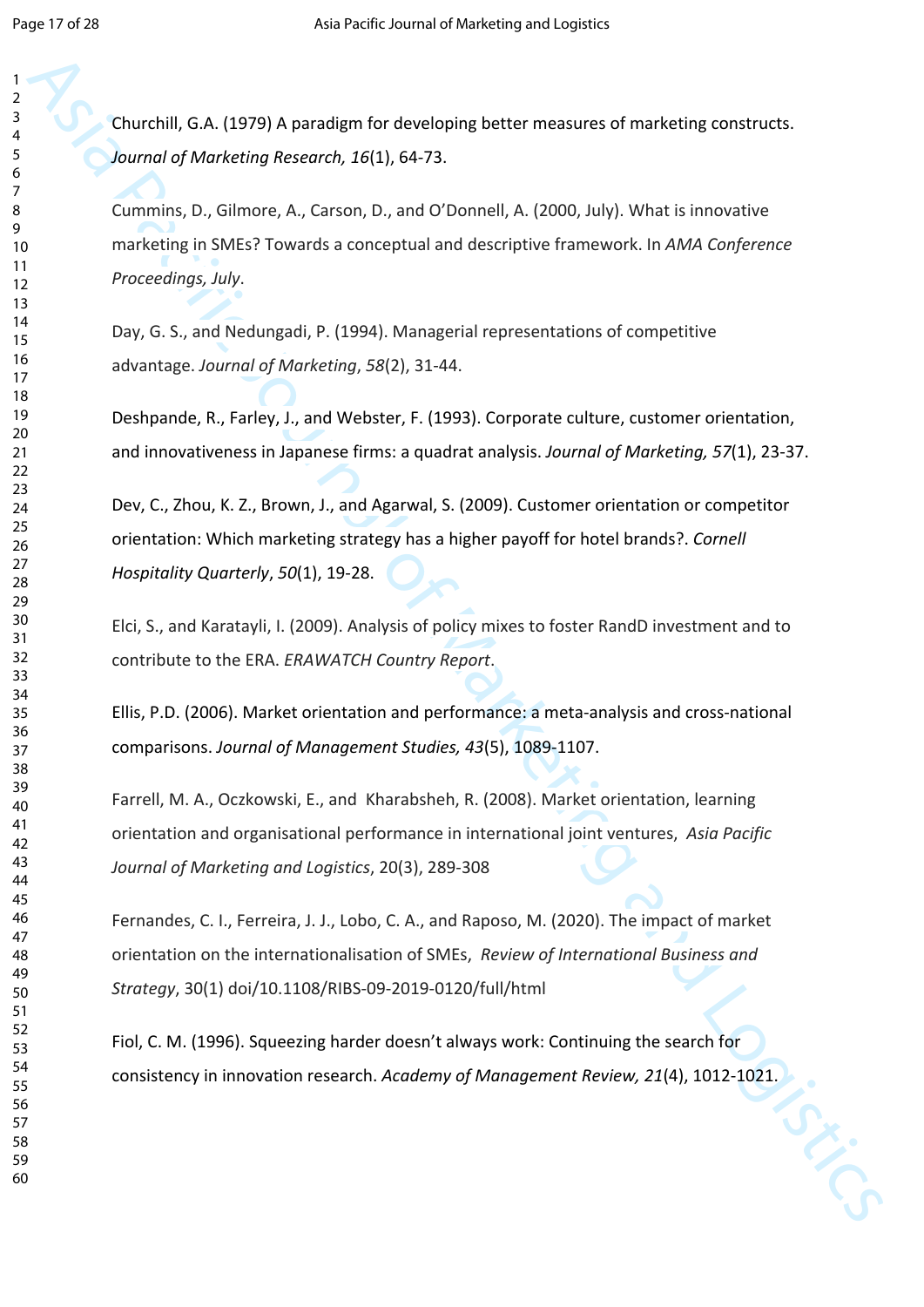Fornell, C., and stardaer, D.F. (1981). Invaluating structural equation models with<br>
innoises wable variables and measurement error. Journal of Marketing Research, 18(1), 39-<br>
30.<br>
Translach, R. T., Fiss, P. C., and Ingen Fornell, C., and Larcker, D.F. (1981). Evaluating structural equation models with unobservable variables and measurement error. *Journal of Marketing Research, 18*(1), 39- 50.

Frambach, R. T., Fiss, P. C., and Ingenbleek, P. T. (2016). How important is customer orientation for firm performance? A fuzzy set analysis of orientations, strategies, and environments. *Journal of Business Research, 69*(4), 1428-1436.

Ganesan, S. (1994). Determinants of long-term orientation in buyer-seller relationships. *Journal of Marketing*, *58*(2), 1-19.

Genc, E., Dayan, M., and Genc, O. F. (2019). The impact of SME internationalization on innovation: The mediating role of market and entrepreneurial orientation. *Industrial Marketing Management*, *82*, 253-264.

Gunday, G., Ulusoy, G., Kilic, K., and Alpkan, L. (2011). Effects of innovation types on firm performance. *International Journal of Production Economics, 133*(2), 662-676.

Hair, J.F., Black, W.C., Babin, B.J., and Anderson, R.E. (2009). Multivariate Data Analysis. (7th. ed.). New Jersey: Upper Saddle River.

Hall, D. (1992). The Hallmarks for Successful Business. London: Mercury Books.

Han, J. K., Kim, N., and Srivastava, R. K. (1998). Market orientation and organizational performance: is innovation a missing link? *Journal of Marketing*, *62*(4), 30-45.

Helfert, G., Ritter, T., and Walter, A. (2002). Redefining market orientation from a relationship perspective: Theoretical considerations and empirical results. *European Journal of marketing*. 36(9/10), 1119-1139

Henseler, J., Ringle, C. M., & Sarstedt, M. (2015). A new criterion for assessing discriminant validity in variance-based structural equation modeling. *Journal of the Academy of Marketing Science*, 43, 115–135.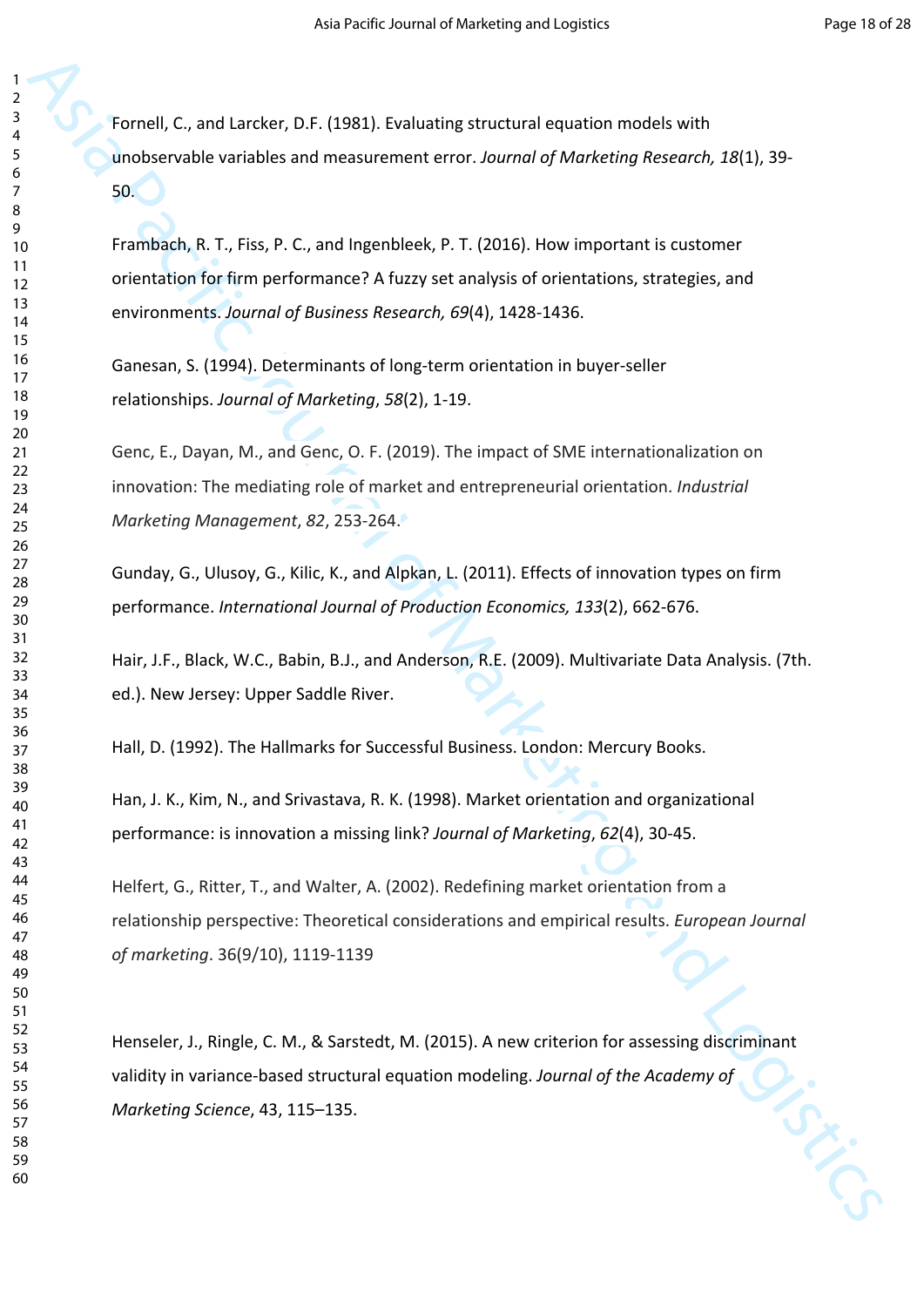Merhausen, D. (2011). Understanding protective customer orderitation construct<br>
development and managerial implications. Used Weslit, Switcher Secretize Journal of Marketing C. Krohmer, H., and Weslitens, McGilla.<br>
Hombur Herhausen, D. (2011). Understanding proactive customer orientation: construct development and managerial implications. Doctoral Dissertation, University of St. Gallen, Switzerland: Springer Science and Business Media.

Homburg, C., Krohmer, H., and Workman Jr, J. P. (2004). A strategy implementation perspective of market orientation. *Journal of Business Research*, *57*(12), 1331-1340.

Hossain, M. (2013). Open innovation: so far and a way forward. *World Journal of Science, Technology and Sustainable Development*, *10*(1), 30-41.

Hsu, D. H., and Ziedonis, R. H. (2013). Resources as dual sources of advantage: Implications for valuing entrepreneurial-firm patents. *Strategic Management Journal*, *34*(7), 761-781.

Huda, A. N. (2012). The development of Islamic financing scheme for SMEs in a developing country: The Indonesian case. *Procedia-social and Behavioral Sciences*, *52*, 179-186.

Huhtala, J. P., Sihvonen, A., Frösén, J., Jaakkola, M., and Tikkanen, H. (2014). Market orientation, innovation capability and business performance: Insights from the global financial crisis. *Baltic Journal of Management*, *9*(2), 134-152.

Hurley, R., and Hult, G. T. M. (1998). Innovation, market orientation, and organizational learning: An integration and empirical examination. *Journal of Marketing, 62*(3), 42-54.

Im, S., and Workman, J. P. (2004). Market orientation, creativity, and new product performance in high-technology firms. *Journal of Marketing, 68*(2), 114-132.

Iyer, P., Davari, A., Zolfagharian, M., and Paswan, A. (2019). Market orientation, positioning strategy and brand performance. *Industrial Marketing Management*, *81*, 16-29.

Jaworski, B. J. and Kohli, A. K. (1993). Market Orientation: Antecedents and Consequences. *Journal of Marketing,* 57(3), 53-70

Jaworski, B., Kohli, A. J., and Sahay, A. (2000). Market-Driven versus driving markets. *Journal of the Academy of Marketing Science, 28*(1), 45–54.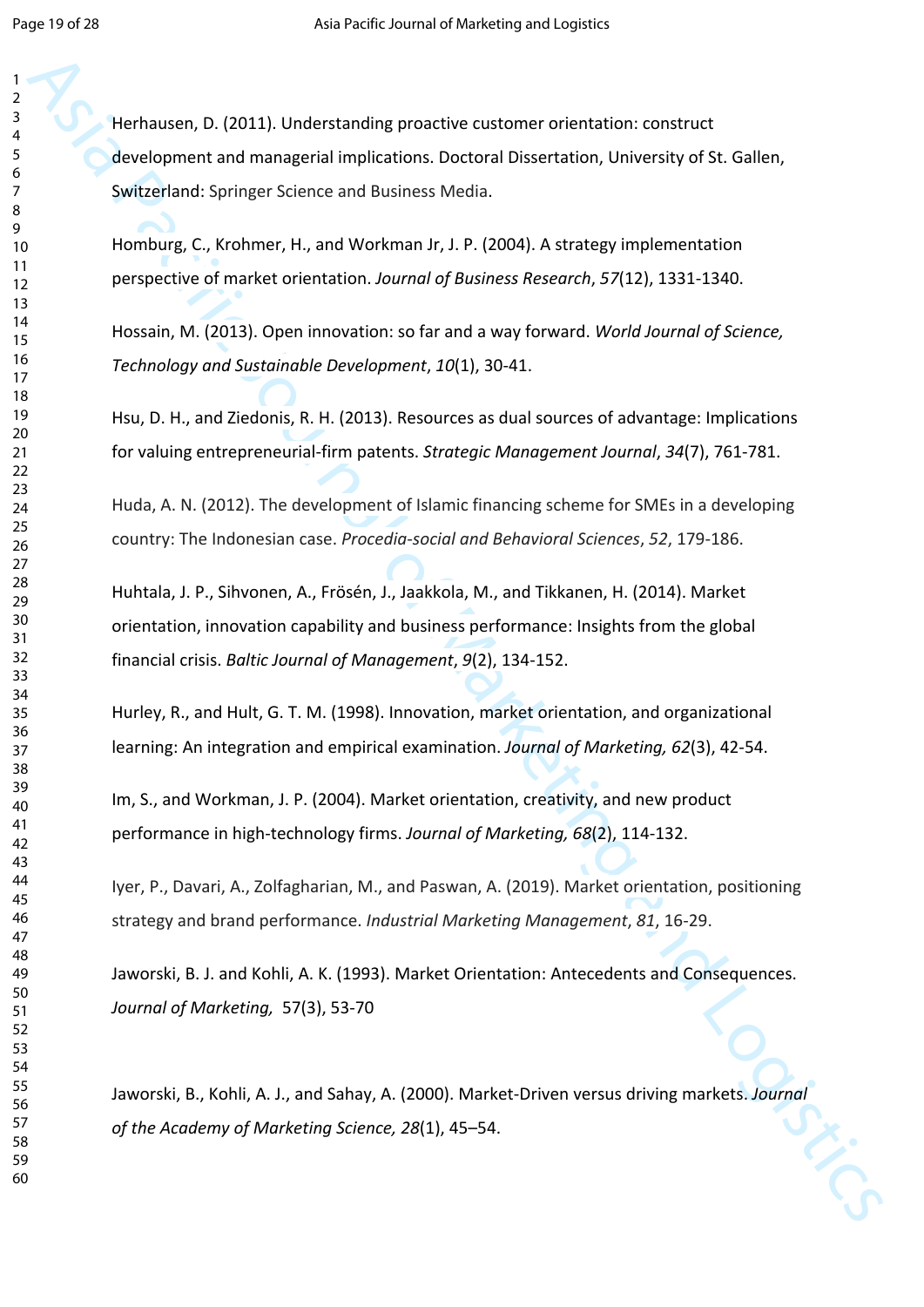Jeong, S. W., Jin, B. E., & Jung, S. (2019). The temporal effects of social and business networks on international performance of South Korean SMEs. *Asia Pacific Journal of Marketing and Logistics*, 31(4), 1042-1057

Johannessen, J. A., Olsen, B., and Lumpkin, G. T. (2001). Innovation as newness: what is new, how new, and new to whom? *European Journal of Innovation Management*, *4*(1), 20-31.

Report S. W., J.B., B. L. & June 5. (2019), The tremporal effects of social and business<br>
retworks on international performance of South Korean SMEs. As proprio counter of<br>
Marketing mult Logivine, 3:1(4), 1042-1057<br>
Johan Khan, J., Rivers, G., Gaur, S. S., Quazi, A., Zuo, N., & Bhatia, S. D. (2018). Do fellow-feelings and organisational harmony matter for logistic firms? *Asia Pacific Journal of Marketing and Logistics*, 30(5), 1319-1346

Kirca, A. H., Jayachandran, S., and Bearden, W. O. (2005). Market orientation: A meta analytic review and assessment of its antecedents and impact on performance. *Journal of Marketing, 69*(2), 24-41.

Kline, R. B. (2011). Principles and Practice of Structural Equation Modeling. (3rd ed.). New York: The Guilford Press.

Kohli, A. K., and Jaworski, B. J. (1990). Market orientation: the construct, research propositions, and managerial implications. *Journal of Marketing*, *54*(2), 1-18.

Kohli, A. K. and Jaworski, B.J. and Kumar, A. (1993). MARKOR: A Measure of Market Orientation. *Journal of Marketing Research,* 30 (4), 467-77.

Kshetri, N. (2009). The development of market orientation: a consideration of institutional influence in China. *Asia Pacific Journal of Marketing and Logistics*. 21(1), 19-40.

Latham, S. (2009). Contrasting strategic response to economic recession in start-up versus established software firms. *Journal of Small Business Management*, *47*(2), 180-201.

Lengler, J. F., Sousa, C. M., and Marques, C. (2013). Exploring the linear and quadratic effects of customer and competitor orientation on export performance. *International Marketing Review*, *30*(5), 440-468.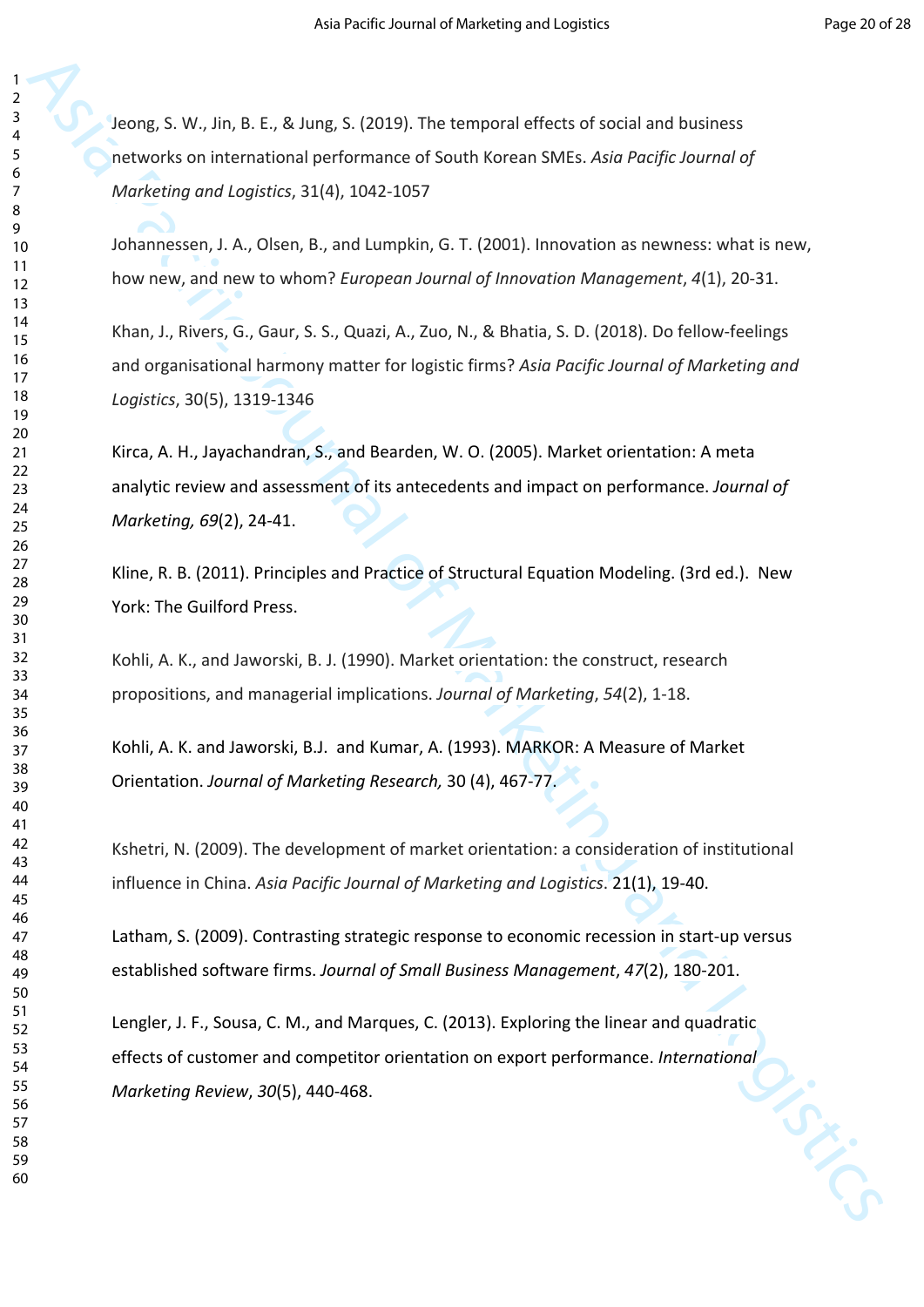Leavitck, Ma, Omar, Ma, and Williams Jr, R. L. (2011). Notice orderstation and innovators'<br>
stockets. An exploration of the influence of customer and competitor orientation, approached Trechonically Maragoment and innovat Lewrick, M., Omar, M., and Williams Jr, R. L. (2011). Market orientation and innovators' success: An exploration of the influence of customer and competitor orientation. *Journal of Technology Management and Innovation*, *6*(3), 48-62.

Liu, S. (2013). The role of service innovativeness in the relationship between market orientation and innovative performance: moderator or mediator?, *The Service Industries Journal* , 33(1), 51-71.

Martínez-Román, J. A., Gamero, J., and Tamayo, J. A. (2011). Analysis of innovation in SMEs using an innovative capability-based non-linear model: A study in the province of Seville (Spain). *Technovation*, *31*(9), 459-475.

Maydeu-Olivares, A., and Lado, N. (2003). *Market orientation and business economic performance: a mediated model. International Journal of Service Industry Management*, (3), 284-309.

Morgan, G. A., Leech, N. L., Gloeckner, G. W., and Barrett, K. C. (2004). *SPSS for introductory statistics: Use and interpretation*. New Jersey: Psychology Press.

Naidoo, V. (2010). Firm survival through a crisis: The influence of market orientation, marketing innovation and business strategy. *Industrial Marketing Management*, *39*(8), 1311-1320.

Najib, M., and Kiminami, A. (2011). Innovation, cooperation and business performance: Some evidence from Indonesian small food processing cluster. *Journal of Agribusiness in Developing and Emerging Economies*, *1*(1), 75-96.

Najib, M., Kiminami, A., and Yagi, H. (2011). Competitiveness of Indonesian small and medium food processing industry: does the location matter? *International Journal of Business and Management*, *6*(9), 57-67.

Narver, J. C., and Slater, S. F. (1990). The effect of a market orientation on business profitability. *Journal of Marketing*, *54*(4), 20-35.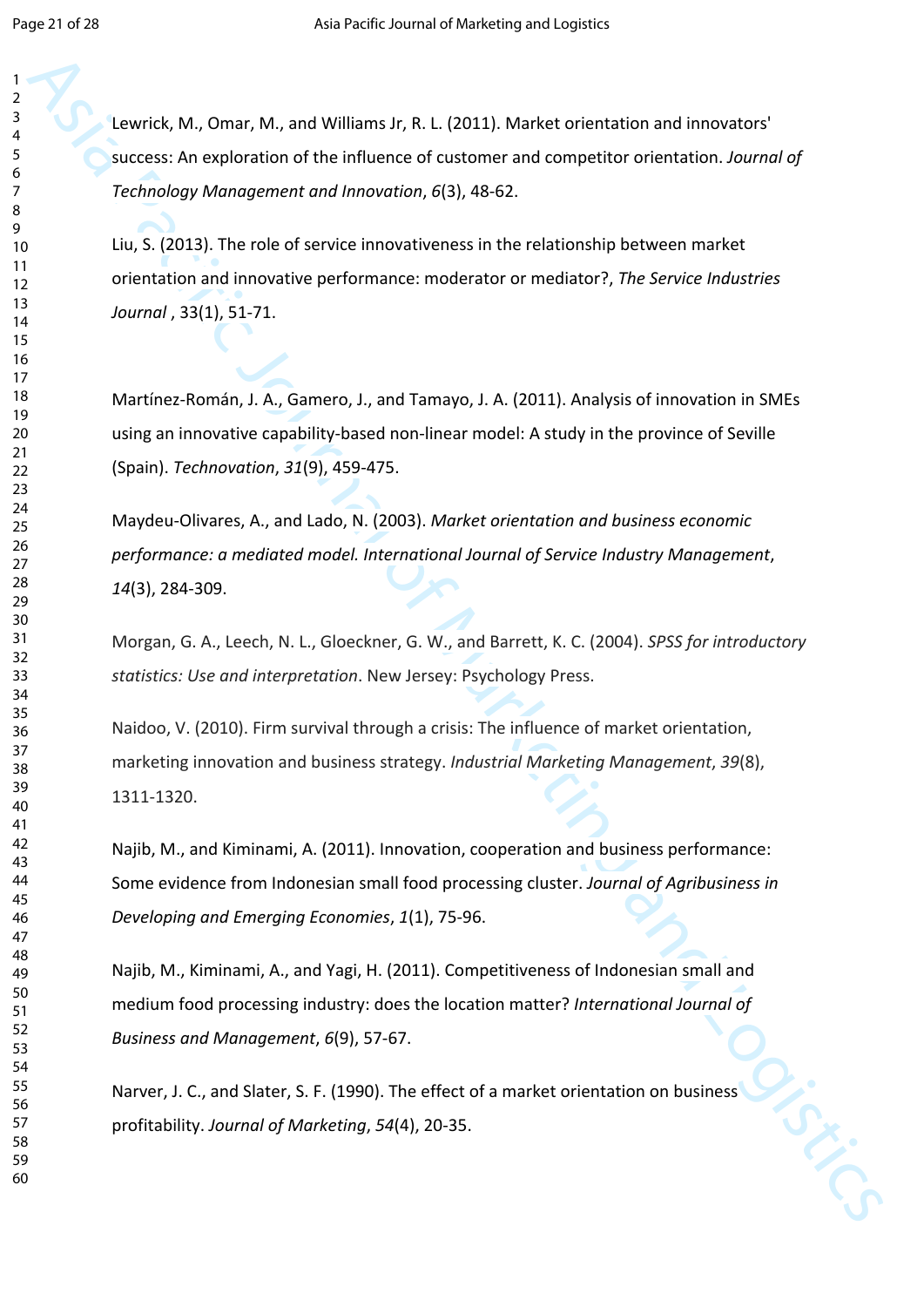Nunnally, J. C., and Bernstein, I. H. (1994). Psychometric Theory. (3rd ed.). New York: McGraw-Hill.

Nuryakin, U.M.Y. (2018). Competitive advantage and product innovation: Key success of Batik SMEs marketing performance in Indonesia. *Academy of Strategic Management Journal*, 17(2)

Nwankwo, S. (1995). Developing a customer orientation. *Journal of consumer marketing*. *Journal of Consumer Marketing, 12*(5), 5-15.

O'Dwyer, M., and Gilmore, A. (2019). Competitor orientation in successful SMEs: An exploration of the impact on innovation. *Journal of Strategic Marketing*, *27*(1), 21-37.

O'Dwyer, M., and Ledwith, A. (2010). Size matters: Market orientation and NPD in small and large firms. *International Journal of Product Development, 12*(2), 107-125.

Olobatuyi, M.E. (2006). A User's Guide to Path Analysis. Oxford: University Press of America.

Nunnally, J. C., and semstein, L.H. (1994). Psychonetric Interior, (3rd ed.). New York:<br>
McGrave-HIII. McGrave-HIII. At CO13). Competitive advantage and product innovation: Key success of<br>
Datik SMSE, marketing performanc Panayides, P. M. (2004). Marketing in Asia-Pacific logistics companies: a discriminant analysis between marketing orientation and performance. *Asia Pacific Journal of Marketing and Logistics*, 16(1), 42-68

Pelham, A. M. (1999). Influence of environment, strategy, and market orientation on performance in small manufacturing firms. *Journal of Business Research, 45*(1), 33-46.

Pinho, J. C. (2008). TQM and performance in small medium enterprises: The mediating effect of customer orientation and innovation. *International Journal of Quality and Reliability Management*, *25*(3), 256-275.

Powell, T.C. (1995). Total quality management as competitive advantage: a review and empirical study. *Strategy Management Journal, 16*(1), 15-37.

Prahalad, C. K., and Ramaswamy, V. (2003). The new frontier of experience innovation. MIT *Sloan Management Review, 44*(4), 12-18.

Prajogo, D.I., and Ahmed, P.K. (2006). Relationships between innovation stimulus, innovation capacity, and innovation performance. *Rand Management, 36*(5), 499-515.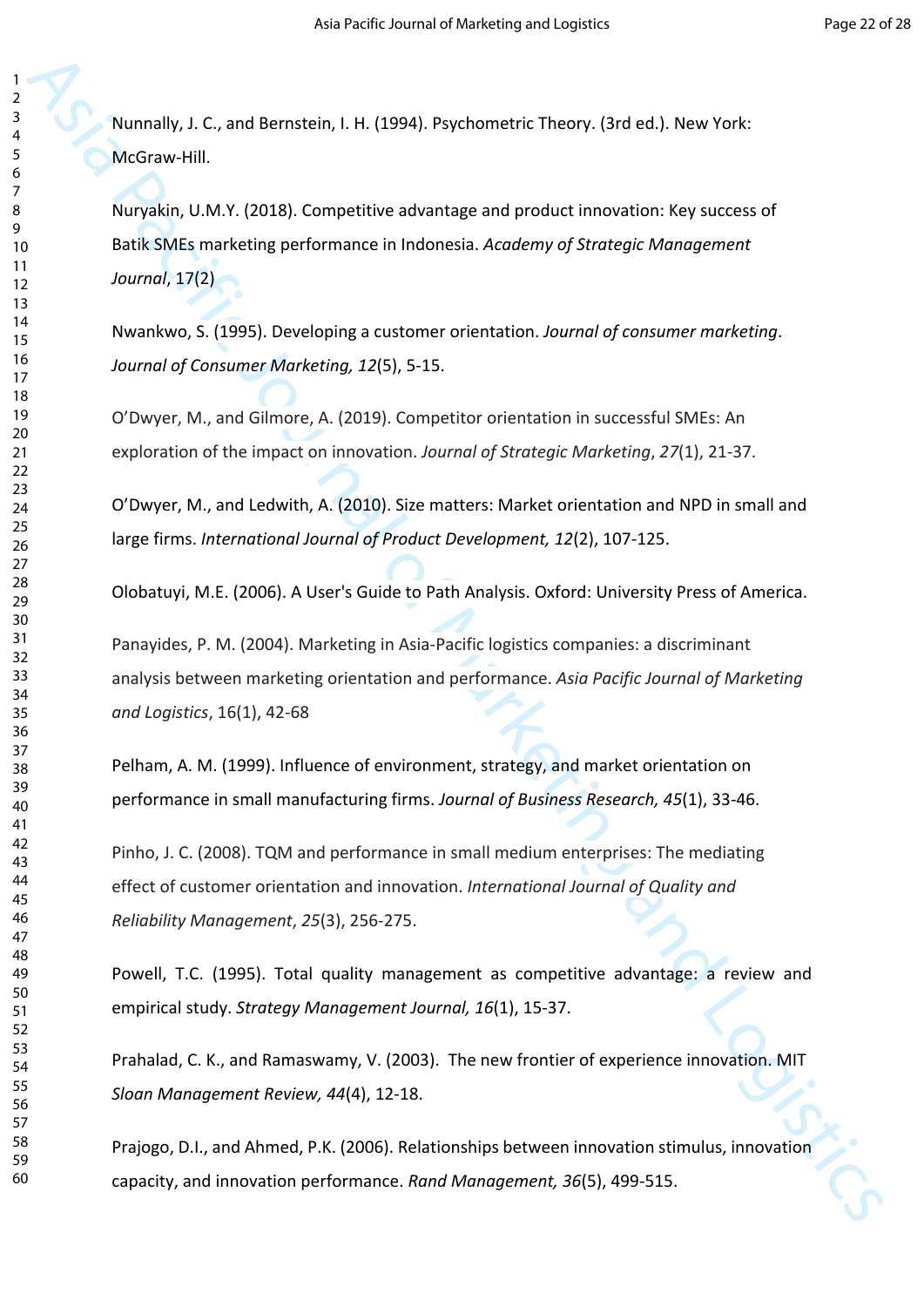Prihadyanti, D. (2013). Process and source of innovation in SME: case of Indonesia's food and beverage firms. *Journal of Management Technology*, *12*(3), 319-329.

Putra, I., Sunarsih, N., Novitasari, L., and Setini, M. (2020). Exploring the relationship between social capital, innovation capability and innovation during the coronavirus pandemic. *Uncertain Supply Chain Management*, *8*(4), 857-864.

First<br>advants, D. (2013). Process and scurre of innovation in SAR: case of indonesia's food<br>and benerage firms. Journal of Manogeneart Technology, 22(3), 319-329.<br>Pacific Journal of Marketing and Settlin, M. (2020). Useph Qu, R. (2009). The impact of market orientation and corporate social responsibility on firm performance: Evidence from China. *Asia Pacific Journal of Marketing and Logistics*, 21(4), 570-582

Racela, O. C., & Thoumrungroje, A. (2019). When do customer orientation and innovation capabilities matter? An investigation of contextual impacts. *Asia Pacific Journal of Marketing and Logistics*, 32(2), 445-472

Randhawa, K., Wilden, R., & Gudergan, S. (2021). How to innovate toward an ambidextrous business model? The role of dynamic capabilities and market orientation. *Journal of Business Research*, *130*, 618-634.

Šályová, S., Táborecká, J., Nedelová, G., and Jaroslav, Ď. (2015). Effect of marketing orientation on business performance: A study from Slovak foodstuff industry. *Procedia Economics and Finance, 34*(15), 622-629.

Saunila, M. (2014). Innovation capability for SME success: perspectives of financial and operational performance. *Journal of Advances in Management Research, 11*(2), 163-175.

Saunila, M., and Ukko, J. (2013). Facilitating innovation capability through performance measurement: A study of Finnish SMEs. *Management Research Review, 36*(10), 991-1010.

Shoham, A., Rose, G. M., and Kropp, F. (2005). Market orientation and performance: a meta-analysis. *Asia Pacific Journal of Marketing Intelligence and Planning*, *23*(5), 435-454

Slater, S. F., and Narver, J. C. (1994). Market orientation, customer value, and superior performance. *Business Horizons*, *37*(2), 22-28.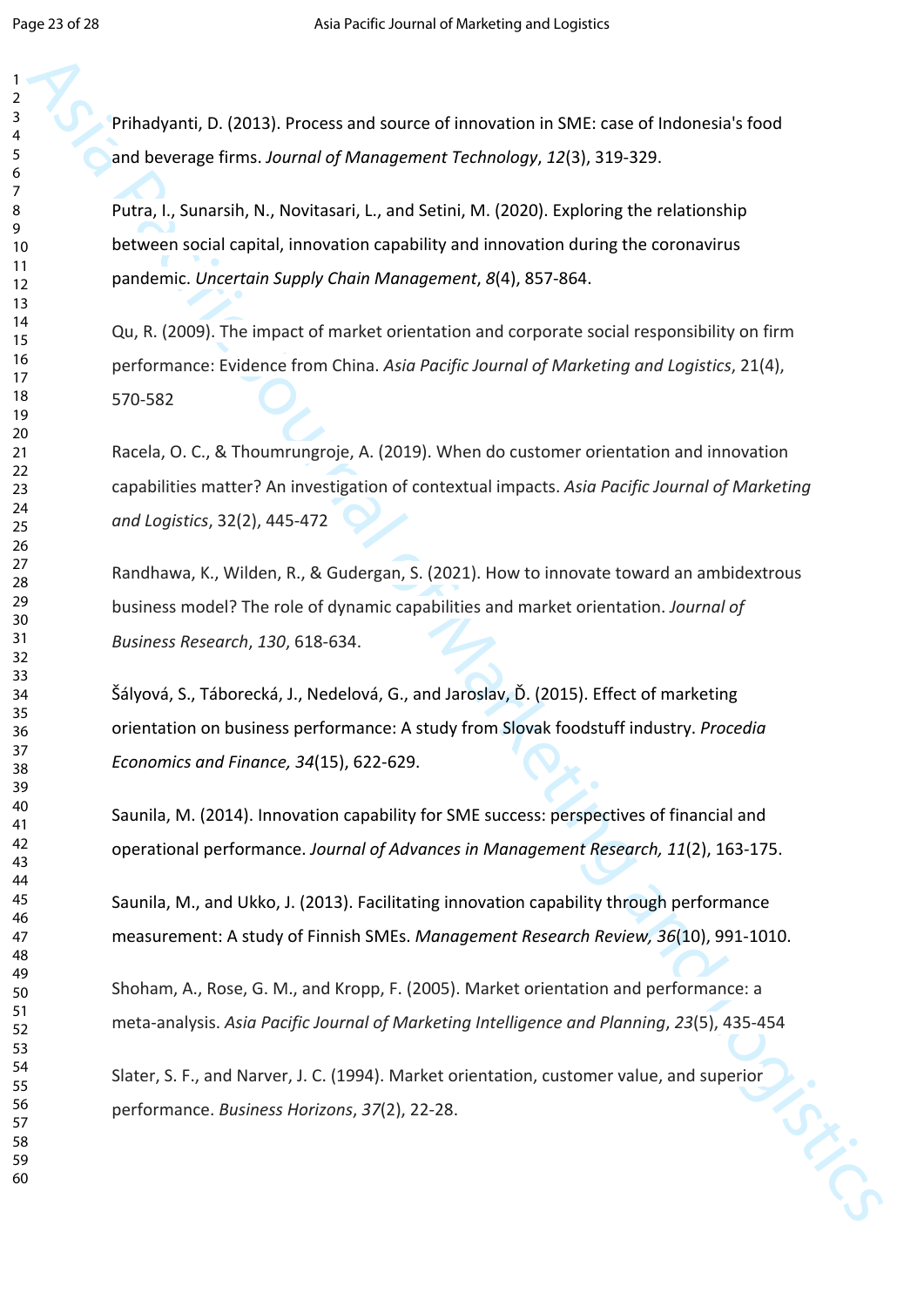Slater, S. F., and Narver, J. C. (1998). Customer-led and market-oriented: Let's not confuse the two. *Strategic Management Journal, 19*, 1001-1006.

Slater, S. F., and Narver, J. C. (2000). The positive effect of a market orientation on business profitability: A balanced replication. *Journal of Business Research*, *48*(1), 69-73.

Sørensen, H. E. (2009). Why competitors matter for market orientation. *European Journal of Marketing*, 43 (5/6), 735-761.

Sister, S. F., and Nienver, J. C. (1998). Catsomer-led and market-onemed. Let's not confuse<br>the two. Strategic Marketing A. 2000). The positive effect of a market-onemetric on business<br>groottes J. F., and Nienver, J. C. ( Talke, K., Salomo, S., and Kock, A. (2011). Top management team diversity and strategic innovation orientation: The relationship and consequences for innovativeness and performance. *Journal of Product Innovation Management*, *28*(6), 819-832.

Tinoco, F. F. O., Hernández-Espallardo, M., & Rodriguez-Orejuela, A. (2019). Nonlinear and complementary effects of responsive and proactive market orientation on firms' competitive advantage. *Asia Pacific Journal of Marketing and Logistics*, 32(4), 841-859

Voss, G. B., and Voss, Z.G. (2000). Strategic orientation and firm performance in an artistic environment. *Journal of Marketing, 64*(1), 67-83.

Wang, G., and Miao, C. F. (2015). Effects of sales force market orientation on creativity, innovation implementation, and sales performance. *Journal of Business Research*, *68*(11), 2374-2382.

Webster Jr, F. E. (1988). The rediscovery of the marketing concept. *Business Horizons*, *31*(3), 29-39.

Winarso, W. (2020). Competitive advantage and marketing performance on SMEs: Market orientation and innovation of local product in Bekasi, Indonesian. *Test Engineering and Management*, *83*(March), 18385-18395.

Zhou, K. Z., Brown, J. R., and Dev, C. S. (2009). Market orientation, competitive advantage, and performance: A demand-based perspective. *Journal of Business Research, 62*(11), 1063- 1070.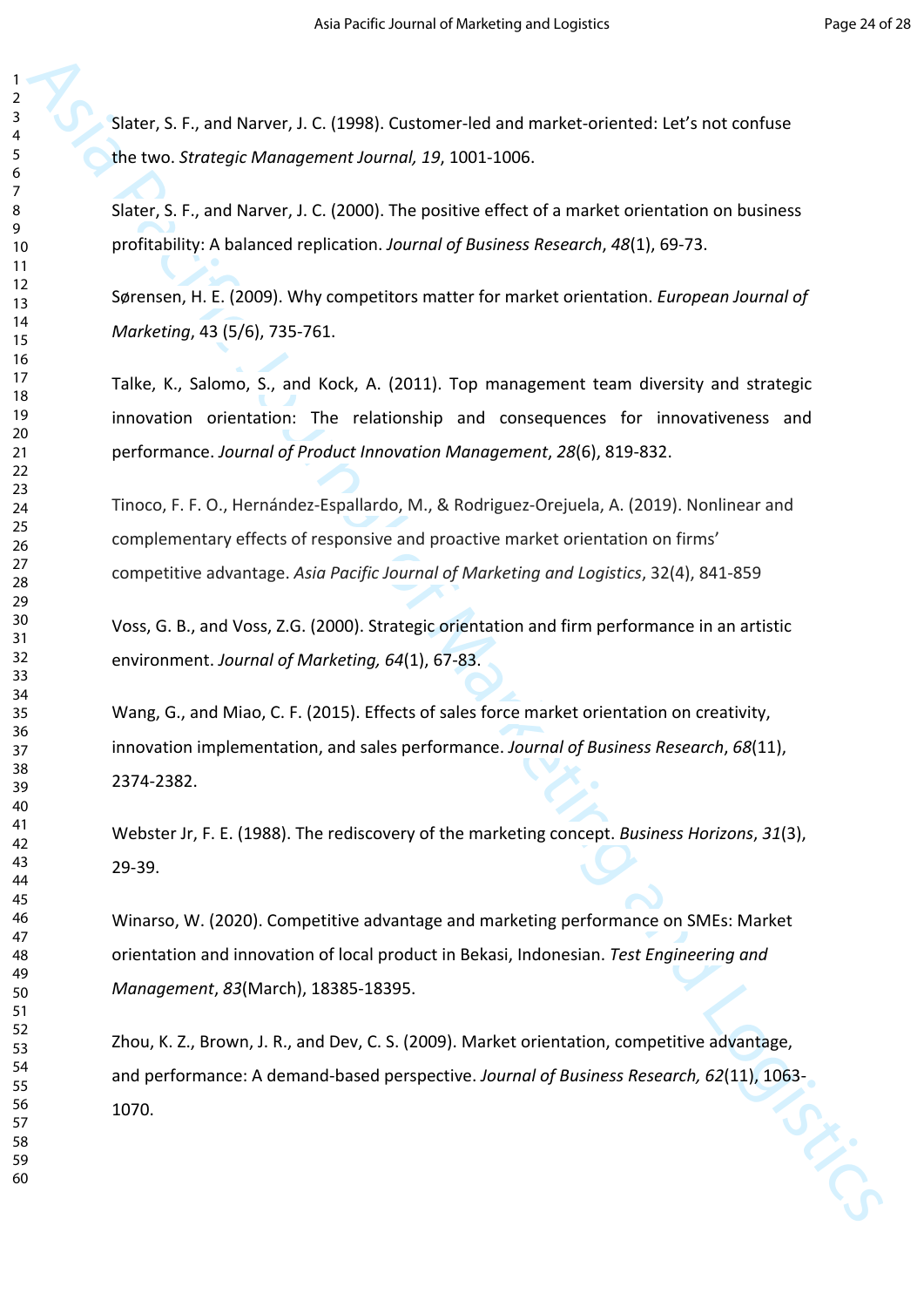| $\mathbf{1}$                                    |  |
|-------------------------------------------------|--|
| 2<br>3<br>4<br>5<br>6<br>7<br>8<br>9<br>10      |  |
|                                                 |  |
|                                                 |  |
|                                                 |  |
| $\begin{array}{c} 11 \\ 12 \end{array}$<br>$13$ |  |
| $14$<br>$\frac{15}{16}$                         |  |
| $17\,$<br>$18\,$                                |  |
| $19$<br>$20\,$                                  |  |
|                                                 |  |
| 21<br>22<br>23<br>24<br>25<br>26<br>27          |  |
| ${\bf 28}$                                      |  |
| 29<br>$30\,$                                    |  |
| $\frac{31}{32}$<br>33                           |  |
| $\begin{array}{c} 34 \\ 35 \\ 36 \end{array}$   |  |
| $37\,$                                          |  |
| 38<br>39<br>$40\,$                              |  |
| 41<br>$42\,$                                    |  |
| $43\,$<br>44<br>45<br>46                        |  |
| $47\,$                                          |  |
| $\bf 48$<br>49<br>$50\,$                        |  |
| $51\,$<br>52                                    |  |
| 53<br>54                                        |  |
| 55<br>56<br>57                                  |  |
| 58<br>59<br>60                                  |  |
|                                                 |  |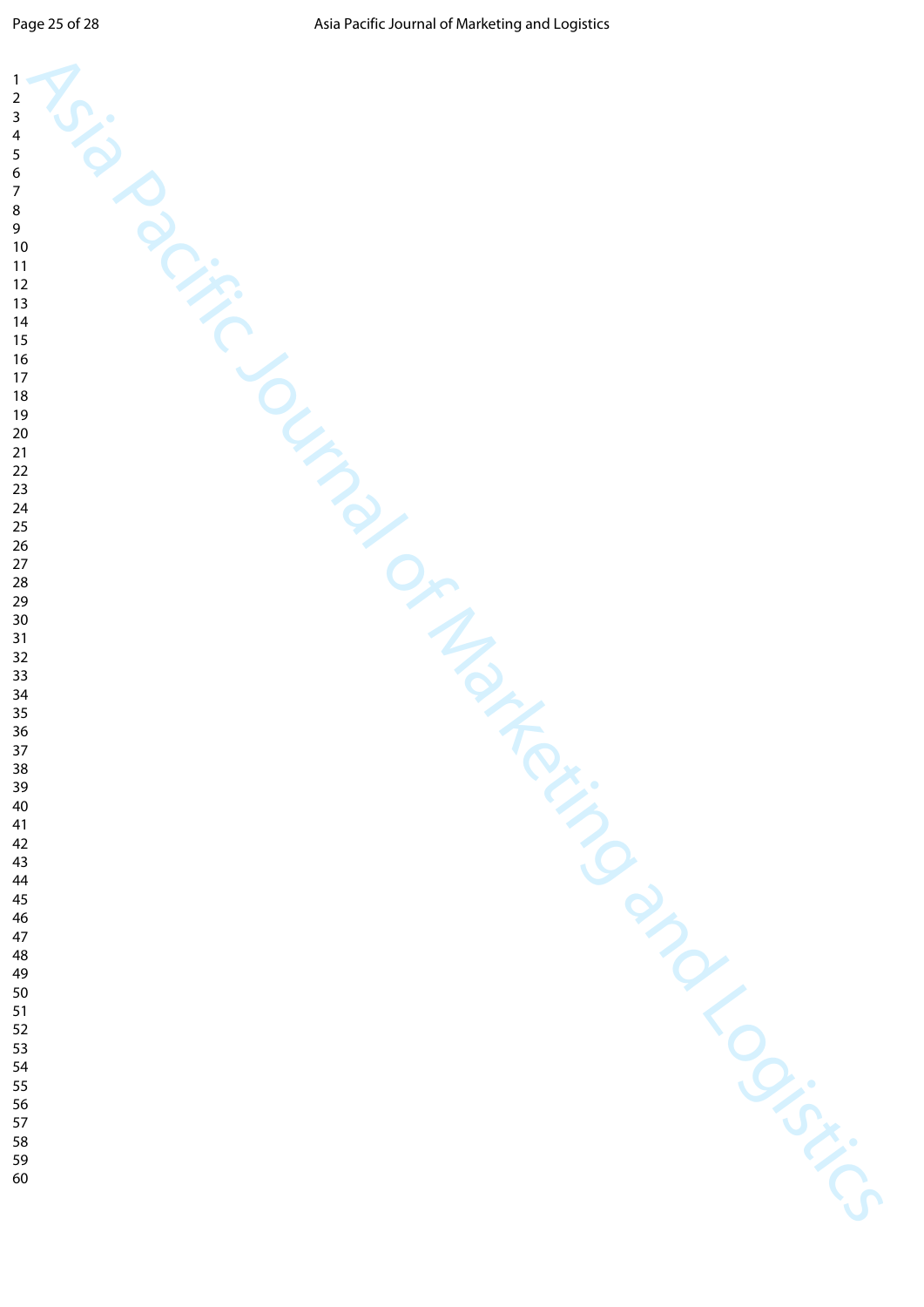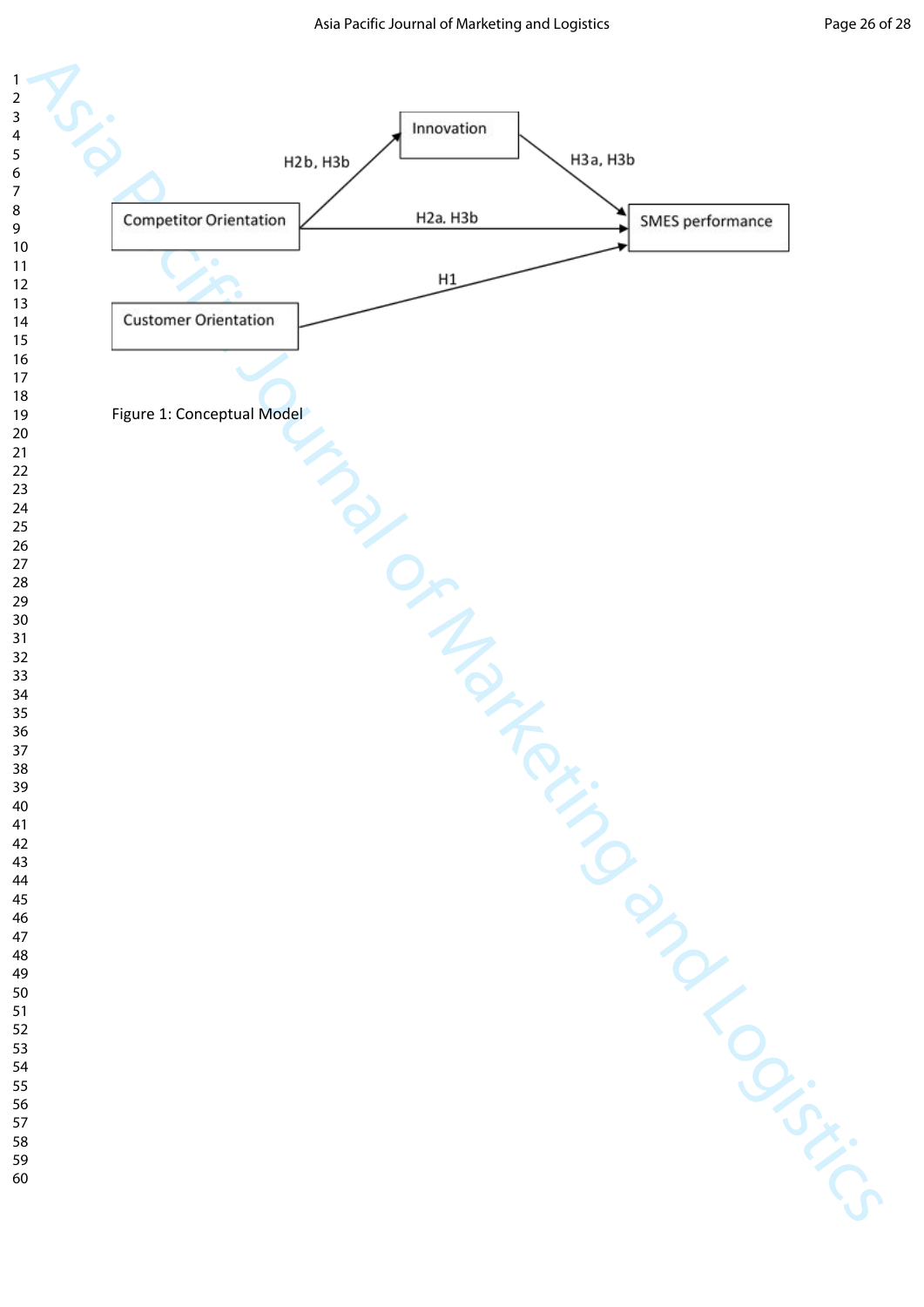#### **Table 1.** Descriptive analysis, AVE and CR

| <b>Constructs and items</b>                                                    | F/L   | Mean | <b>SD</b> |
|--------------------------------------------------------------------------------|-------|------|-----------|
| Business Performance: AVE 0.69, CR 0.87                                        |       |      |           |
| Growing faster                                                                 | 0.811 | 5.2  | 1.472     |
| Has a higher market share                                                      | 0.826 | 5.25 | 1.421     |
| More success                                                                   | 0.838 | 5.31 | 1.471     |
| Innovation: AVE 0.55, CR 0.88                                                  |       |      |           |
| Rapid rate of change in technical, process and procedure                       | 0.692 | 5.31 | 1.528     |
| The level of innovation of new products is very high                           | 0.659 | 5.21 | 1.552     |
| Fast in adopting the latest innovation technology in the production<br>process | 0.81  | 5.37 | 1.464     |
| Fast in developing new products                                                | 0.745 | 5.35 | 1.491     |
| We have technology that has a competitive advantage                            | 0.737 | 5.34 | 1.442     |
| Large number of new products introduced to the market                          | 0.795 | 5.24 | 1.481     |
| Competitor Orientation: AVE 0.48, CR 0.88                                      |       |      |           |
| Targets opportunities for competitive advantage                                | 0.656 | 5.3  | 1.63      |
| Quick to react to competitors' activities                                      | 0.746 | 5.02 | 1.547     |
| Analyse strengths and weaknesses of competitors                                | 0.693 | 5.15 | 1.546     |
| Salespeople share competitor's information                                     | 0.739 | 4.97 | 1.527     |
| Departments share information regarding firm's competence                      | 0.649 | 4.99 | 1.543     |
| Strategy to obtain comp advantage is knowing customers' needs                  | 0.70  | 5.13 | 1.603     |
| Approach market segments to leverage competitive advantages                    | 0.785 | 5.01 | 1.602     |
| Managers discuss competitor's strategies                                       | 0.607 | 5.21 | 1.55      |
| Customer Orientation: AVE 0.59, CR 0.87                                        |       |      |           |
| Provides services after purchase                                               | 0.672 | 5.44 | 1.376     |
| Creates value for our customers                                                | 0.717 | 5.53 | 1.485     |
| Measures customer satisfaction                                                 | 0.846 | 5.69 | 1.375     |
| Understands customer needs                                                     | 0.793 | 5.61 | 1.432     |
| Goal of satisfying customers                                                   | 0.811 | 5.76 | 1.444     |